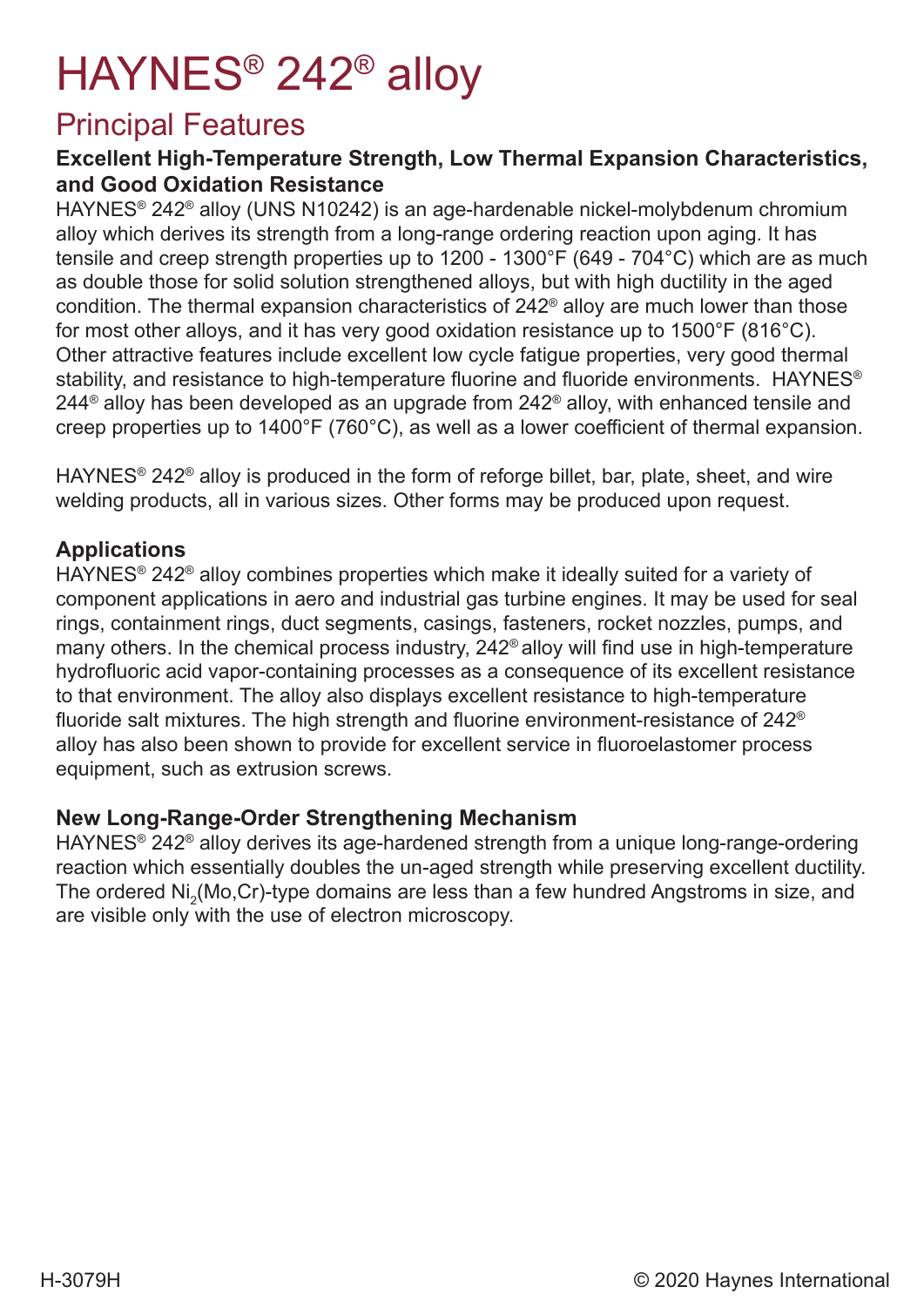## Principal Features Continued



*Transmission electron micrograph showing long-range-ordered domains (dark lenticular particles) in 242® alloy. (Courtesy Dr. Vijay Vasudevan, University of Cincinnati). Sample was solution heat treated at 2012°F (1100°C) and aged for 100 hours at 1200°F (650°C).*

### Nominal Composition

| <b>vveignt</b> %  |                |
|-------------------|----------------|
| Nickel:           | <b>Balance</b> |
| Molybdenum:       | 25             |
| <b>Chromium:</b>  | 8              |
| Iron:             | 2 max.         |
| <b>Cobalt:</b>    | 1 max.         |
| <b>Manganese:</b> | $0.8$ max.     |
| <b>Silicon:</b>   | $0.8$ max.     |
| Aluminum:         | $0.5$ max.     |
| <b>Carbon:</b>    | $0.03$ max.    |
| <b>Boron:</b>     | 0.006 max.     |

**Weight %**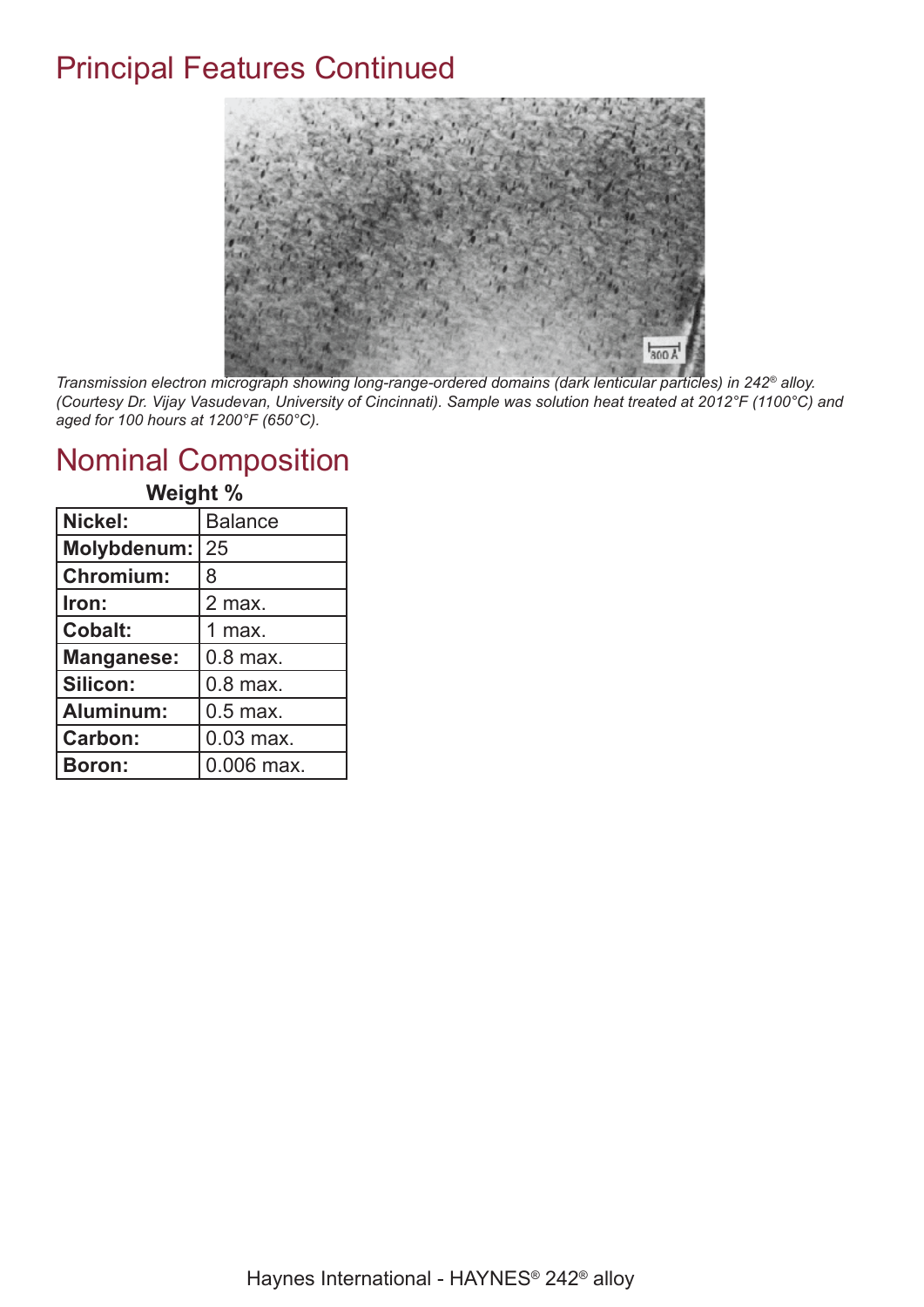## Thermal Expansion

HAYNES® 242® alloy exhibits significantly lower thermal expansion characteristics than most nickel-base high-temperature alloys in the range of temperature from room temperature to 1600°F (871°C). Although its expansion is greater than that for alloy 909 below 1000°F (538°C), at higher temperatures, the difference narrows considerably.



**Total Thermal Expansion, Room to Elevated Temperature**

TEMPERATURE, OF

#### **Mean Coefficient of Thermal Expansion**

The following compares the mean coefficient of expansion for several alloys:

|               | <b>Mean Coefficient of Expansion from RT to Temperature</b> |                                        |                        |                                    |                                         |                                      |                                         |                                    |                                           |                                          |  |  |
|---------------|-------------------------------------------------------------|----------------------------------------|------------------------|------------------------------------|-----------------------------------------|--------------------------------------|-----------------------------------------|------------------------------------|-------------------------------------------|------------------------------------------|--|--|
|               | 1000°F                                                      | 538°C                                  | 1100°F                 | 593°C                              | 1200°F                                  | $649^{\circ}$ C                      | 1300°F                                  | 704°C                              | 1400°F                                    | 760°C                                    |  |  |
| <b>Alloy</b>  | $in./in/-$<br>$\degree$ F x10 $\degree$                     | $mm/mm$ -<br>$\degree$ C x10 $\degree$ | $in./in/-$<br>°F x10-6 | mm/mm<br>$\degree$ C x10 $\degree$ | $in./in/-$<br>$\degree$ F x10 $\degree$ | mm/mm<br>$^{\circ}$ C x10 $^{\circ}$ | $in./in/-$<br>$\degree$ F x10 $\degree$ | mm/mm<br>$\degree$ C x10 $\degree$ | $in./in/-$<br>$^{\circ}$ F x10 $^{\circ}$ | $mm/mm$ -<br>$^{\circ}$ C x10 $^{\circ}$ |  |  |
| 909           | 5.0                                                         | 9.0                                    | 5.4                    | 9.7                                | 5.8                                     | 10.4                                 | 6.2                                     | 11.2                               | 6.6                                       | 11.9                                     |  |  |
| $242^{\circ}$ | 6.8                                                         | 12.2                                   | 6.8                    | 12.3                               | 7.0                                     | 12.6                                 | 7.2                                     | 13.0                               | 7.7                                       | 13.9                                     |  |  |
| B             | 6.7                                                         | 12                                     | 6.7                    | 12.0                               | 6.7                                     | 12.0                                 | 6.9                                     | 12.4                               | 7.1                                       | 12.8                                     |  |  |
| N             | 7.3                                                         | 13.1                                   | 7.4                    | 13.3                               | 7.5                                     | 13.5                                 | 7.6                                     | 13.7                               | 7.8                                       | 14.0                                     |  |  |
| S             | 7.4                                                         | 13.2                                   | 7.5                    | 13.5                               | 7.6                                     | 13.7                                 | 7.8                                     | 14.0                               | 8.0                                       | 14.4                                     |  |  |
| X             | 8.4                                                         | 15.1                                   | 8.5                    | 15.3                               | 8.6                                     | 15.5                                 | 8.6                                     | 15.7                               | 8.8                                       | 15.8                                     |  |  |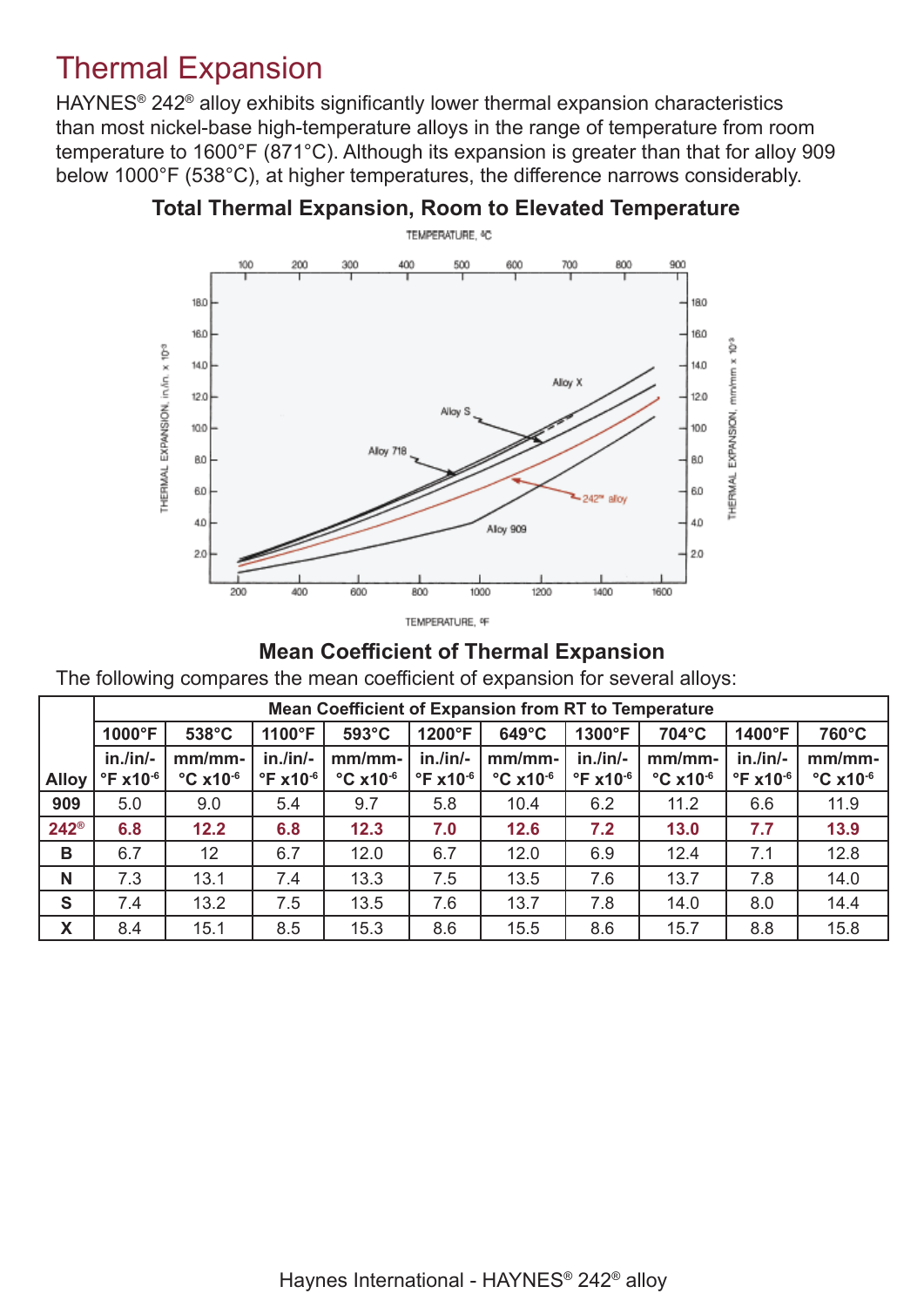### Tensile Properties

|              | <b>Test</b>        |       | 0.2%                  |       | <b>Ultimate Tensile</b>              | $\tilde{\phantom{a}}$ | <b>Reduction in</b> |
|--------------|--------------------|-------|-----------------------|-------|--------------------------------------|-----------------------|---------------------|
|              | <b>Temperature</b> |       | <b>Yield Strength</b> |       | <b>Elongation</b><br><b>Strength</b> |                       | <b>Area</b>         |
| $\mathsf{P}$ | $\rm ^{\circ}C$    | ksi   | <b>MPa</b>            | ksi   | <b>MPa</b>                           | $\%$                  | $\%$                |
| <b>RT</b>    | <b>RT</b>          | 122.4 | 845                   | 187.4 | 1290                                 | 33.7                  | 45.7                |
| 200          | 93                 | 110.4 | 760                   | 180.7 | 1245                                 | 31.7                  | 47                  |
| 400          | 204                | 102.3 | 705                   | 173.5 | 1195                                 | 33                    | 51.8                |
| 600          | 316                | 96.5  | 665                   | 168.6 | 1160                                 | 33.4                  | 48.4                |
| 800          | 427                | 86.3  | 595                   | 161.3 | 1110                                 | 37.6                  | 45.9                |
| 1000         | 538                | 78.3  | 540                   | 156.3 | 1080                                 | 38.3                  | 49.9                |
| 1200         | 649                | 82.7  | 570                   | 144.9 | 1000                                 | 33.2                  | 41.1                |
| 1400         | 760                | 44.9  | 310                   | 106.2 | 730                                  | 44.3                  | 54.1                |
| 1600         | 871                | 44.8  | 310                   | 72.5  | 500                                  | 49.7                  | 85.1                |
| 1800         | 982                | 30.6  | 210                   | 42    | 290                                  | 54                    | 97.8                |

### **Bar and Rings - Annealed and Aged**

\*RT= Room Temperature

### **Comparison of Yield Strengths and Elongations\***

HAYNES® 242® alloy exhibits much higher yield strength than typical solid-solutionstrengthened nickel-base alloys, such as HASTELLOY® S alloy, but also possesses excellent ductility in the fully heat-treated condition. This can translate into excellent containment characteristics for gas turbine rings and casings, particularly when coupled with 242<sup>®</sup> alloy's lower expansion coefficient and excellent ductility retention following thermal exposure. This combination is also well suited for a range of fastener and bolting applications up to 1300°F (705°C).

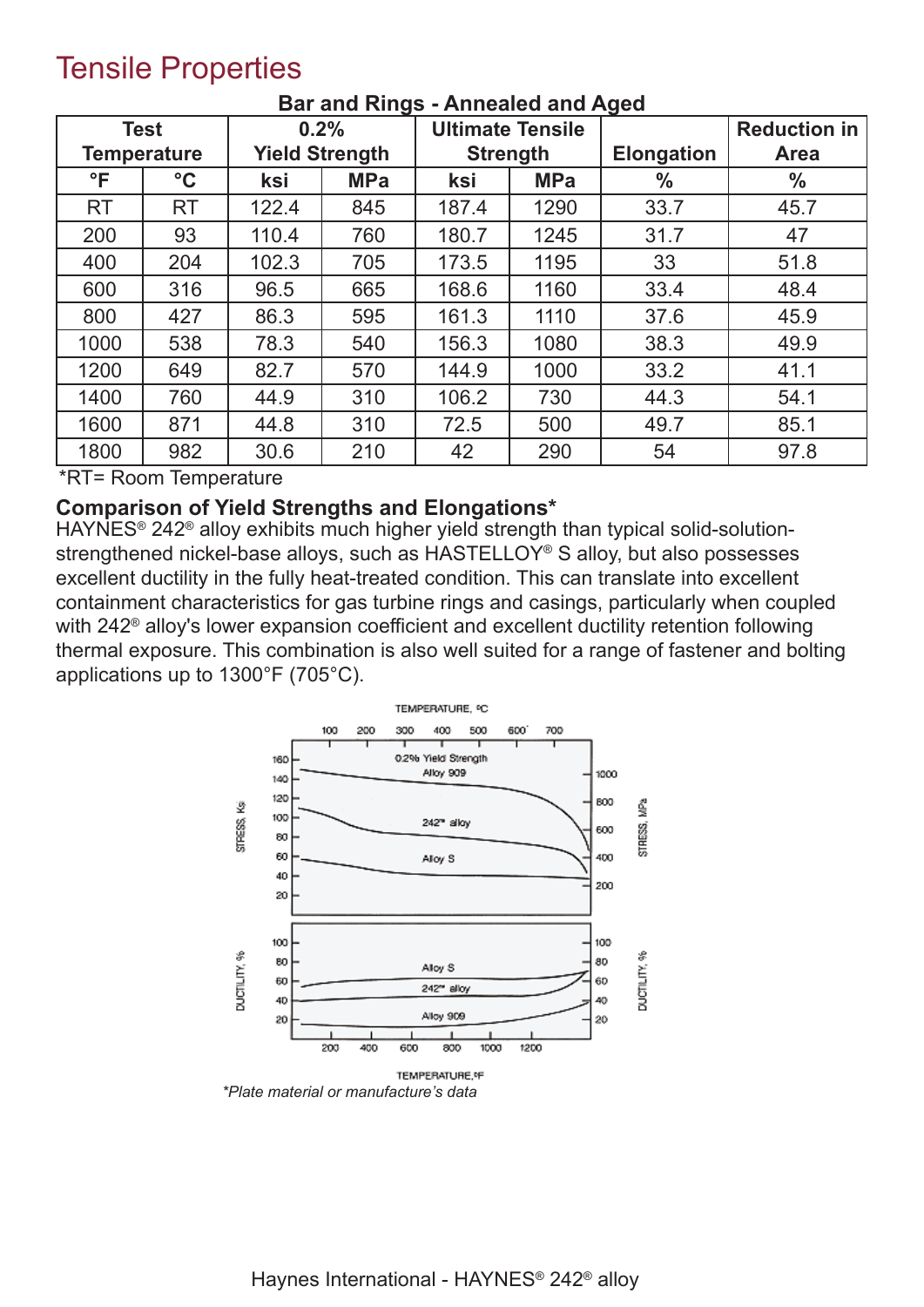## Tensile Properties Continued

|                         |                 | <b>Yield Strength</b> |             |     | <b>Ultimate</b>         |                   | <b>Reduction</b> |
|-------------------------|-----------------|-----------------------|-------------|-----|-------------------------|-------------------|------------------|
| <b>Test Temperature</b> |                 |                       | 0.2% Offset |     | <b>Tensile Strength</b> | <b>Elongation</b> | in Area          |
| $\mathsf{P}$            | $\rm ^{\circ}C$ | ksi                   | <b>MPa</b>  | ksi | <b>MPa</b>              | $\frac{0}{0}$     | $\frac{0}{0}$    |
| <b>RT</b>               | <b>RT</b>       | 126                   | 868         | 193 | 1330                    | 36                | -                |
| 400                     | 204             | 101                   | 696         | 176 | 1213                    | 43                | 52               |
| 800                     | 427             | 91                    | 627         | 165 | 1137                    | 45                | 52               |
| 1000                    | 538             | 89                    | 613         | 164 | 1130                    | 44                | 51               |
| 1100                    | 593             | 89                    | 613         | 160 | 1102                    | 44                | 51               |
| 1200                    | 649             | 87                    | 599         | 141 | 971                     | 29                | 31               |
| 1300                    | 704             | 73                    | 503         | 118 | 813                     | 28                | 30               |
| 1400                    | 760             | 48                    | 331         | 94  | 648                     | 93                | 71               |

### **Hot-Rolled Plate - Annealed and Aged(a)**

### **Cold-Rolled Sheet- Annealed and Aged(a)**

|                         |                 |     | <b>Yield Strength</b> | <b>Ultimate Tensile</b> |                   |               |
|-------------------------|-----------------|-----|-----------------------|-------------------------|-------------------|---------------|
| <b>Test Temperature</b> |                 |     | 0.2% Offset           | <b>Strength</b>         | <b>Elongation</b> |               |
| $^{\circ}$ F            | $\rm ^{\circ}C$ | ksi | <b>MPa</b>            | ksi                     | <b>MPa</b>        | $\frac{0}{0}$ |
| <b>RT</b>               | <b>RT</b>       | 120 | 827                   | 187                     | 1288              | 38            |
| 1000                    | 538             | 106 | 730                   | 165                     | 1137              | 31            |
| 1100                    | 593             | 102 | 703                   | 150                     | 1034              | 18            |
| 1200                    | 649             | 96  | 661                   | 135                     | 930               | 14            |
| 1300                    | 704             | 83  | 572                   | 109                     | 751               | 10            |
| 1400                    | 760             | 57  | 393                   | 92                      | 634               | 98            |

(a)Average of two tests per heat, two heats of each product form. Solution Annealed + Aged 1200°F-48 hr.

### **Cold-Reduced Sheet- As Cold-Worked and Cold-Worked Plus Aged**

HAYNES<sup>®</sup> 242<sup>®</sup> alloy has excellent strength and ductility as a cold-reduced and directly aged product. Coupled with its low thermal expansion characteristics, this makes it an excellent choice for fasteners and springs.

|                           | <b>Test</b><br><b>Temperature</b> |                 | 0.2%<br><b>Yield Strength</b> |            | <b>Ultimate Tensile</b><br><b>Strength</b> |            | <b>Elongation</b> |
|---------------------------|-----------------------------------|-----------------|-------------------------------|------------|--------------------------------------------|------------|-------------------|
| $\blacksquare$            | °F                                | $\rm ^{\circ}C$ | ksi                           | <b>MPa</b> | ksi                                        | <b>MPa</b> | $\frac{0}{0}$     |
| M.A.                      | RT                                | <b>RT</b>       | 65.3                          | 450        | 137.6                                      | 950        | 47                |
| $M.A. + 20\% C.W.$        | <b>RT</b>                         | <b>RT</b>       | 139.5                         | 960        | 169.6                                      | 1170       | 20                |
| $M.A. + 40\% C.W.$        | RT                                | <b>RT</b>       | 181.3                         | 1250       | 217.9                                      | 1500       | 8                 |
| $MA. + Age$               | <b>RT</b>                         | <b>RT</b>       | 130                           | 895        | 192                                        | 1325       | 32                |
| $M.A. + 20\% C.W. + Age$  | <b>RT</b>                         | <b>RT</b>       | 173                           | 1195       | 209.5                                      | 1445       | 21                |
| $M.A. + 40\% C.W. + Age$  | <b>RT</b>                         | <b>RT</b>       | 219.7                         | 1515       | 244.7                                      | 1685       | 11                |
| $M.A. + 40\% C.W. + Age$  | 1100                              | 595             | 191.4                         | 1320       | 201.9                                      | 1390       | 11                |
| M.A. + 40% C.W. + Age     | 1200                              | 649             | 145.9                         | 1005       | 198.7                                      | 1370       | 8                 |
| $MA. + 40\%$ C.W. $+$ Age | 1300                              | 705             | 134.3                         | 925        | 183.7                                      | 1265       | 11                |
| $MA. + 40\%$ C.W. $+$ Age | 1400                              | 760             | 94.1                          | 650        | 156                                        | 1075       | 32                |

RT= Room Temperature

M.A.= Solution Anneal

C.W. = Cold Work

Age = Standard aging treatment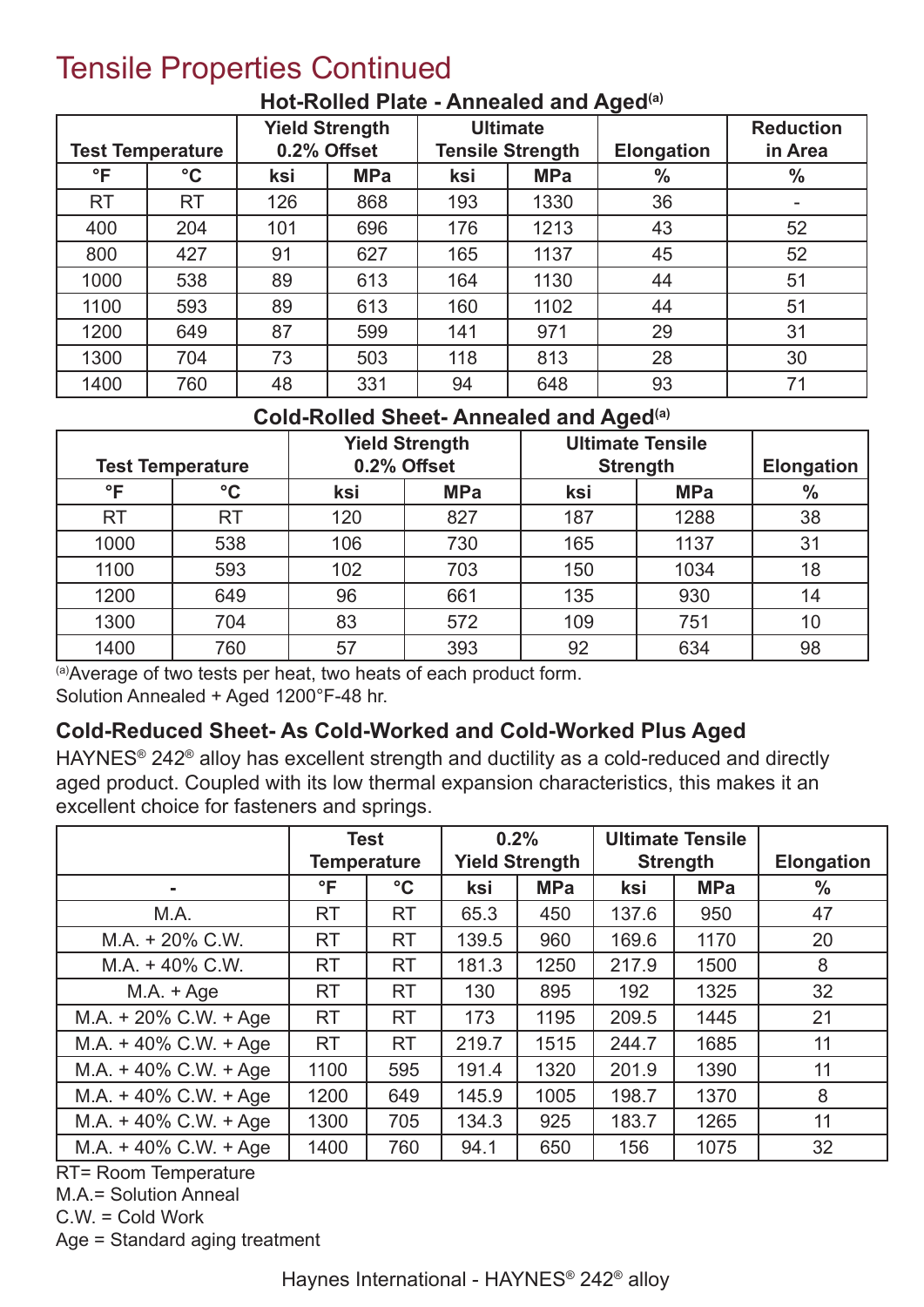## Tensile Properties Continued

### **Comparative Fastener Alloy Tensile Properties\***

HAYNES® 242® alloy compares very favorably with other cold-worked and directly aged fastener alloys. The graphs below present comparative room temperature tensile properties for 40% cold-reduced and aged sheet product.

**Ultimate and Yield Strength** 





\*Alloys cold-rolled to 40% reduction. 242® alloy aged 1200°F (650°C)/24 hours/AC; alloy 718 aged 1325°F (720°C)/8 hours/FC to 1150°F (620°C)/8 hours/AC; alloy A-286 aged 1200°F (650°C)/16 hours/AC.

## Creep-Rupture Strength

HAYNES® 242® alloy is an is an age-hardenable material which combines excellent strength and ductility in the aged condition with good fabricability in the annealed condition. It is particularly effective for strength-limited applications up to 1300°F (705°C), where its strength is as much as double that for typical solid-solution strengthened alloys. It may be used at higher temperatures, where its solid-solution strength is still excellent, but oxidation resistance limits such uses to about 1500-1600°F (815 - 870°C).



### **Comparison of 100 Hour Stress-Rupture Strengths\***

\*Alloy B and Alloy N sheet products. All others hot forged or rolled plate, bar, and rings.

Haynes International - HAYNES® 242® alloy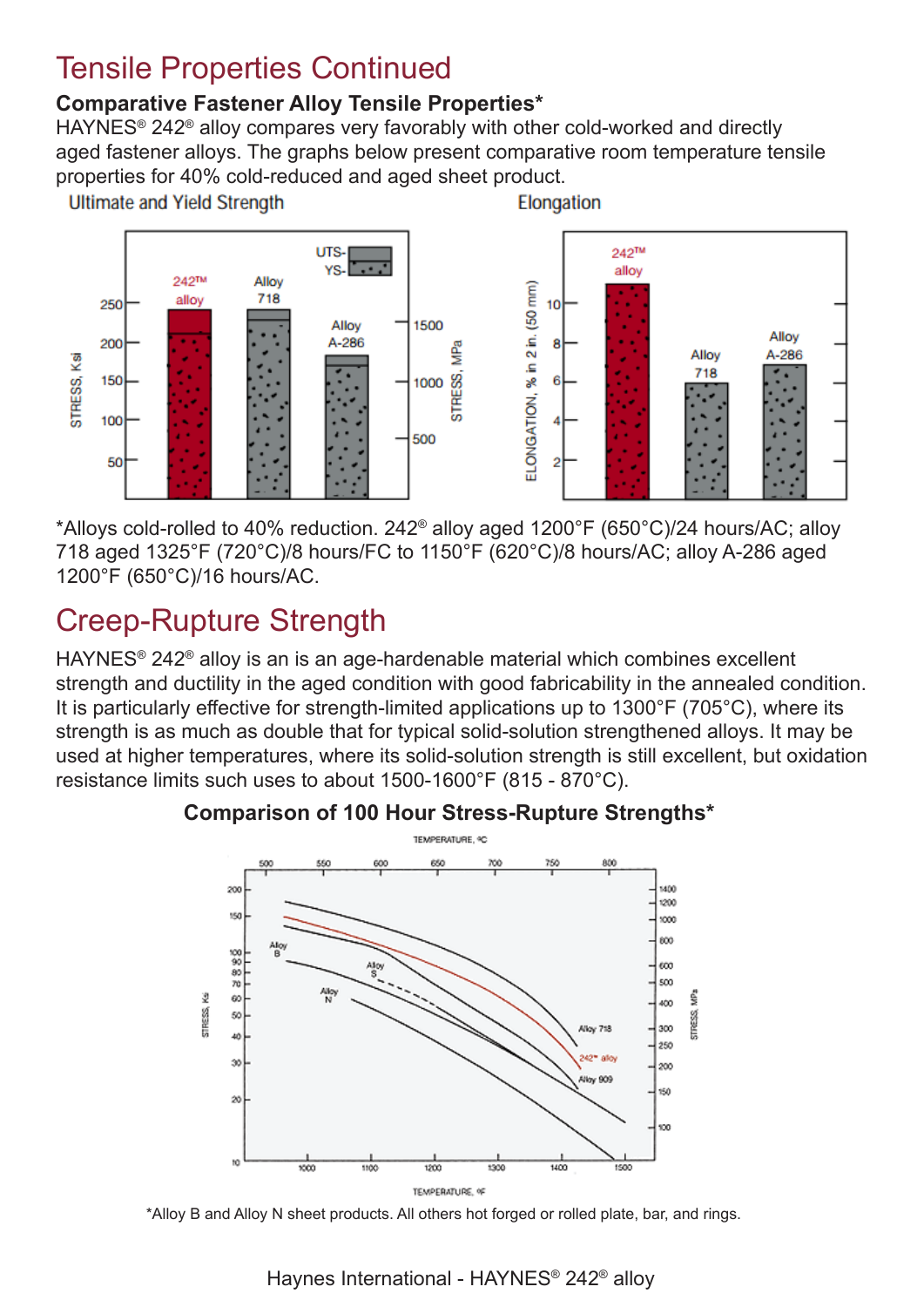## Creep-Rupture Strength Continued

|           |                    |               |        |            | . <u>.</u> | <b>Approximate Initial Stress to Produce Specified Creep in</b> |                    |            |                     |            |
|-----------|--------------------|---------------|--------|------------|------------|-----------------------------------------------------------------|--------------------|------------|---------------------|------------|
|           | <b>Temperature</b> | Creep         |        | 10 Hours   |            | 100 Hours                                                       | <b>1,000 Hours</b> |            | <b>10,000 Hours</b> |            |
| $\circ$ F | $\rm ^{\circ}C$    | $\frac{0}{0}$ | ksi    | <b>MPa</b> | ksi        | <b>MPa</b>                                                      | ksi                | <b>MPa</b> | ksi                 | <b>MPa</b> |
|           |                    | 0.5           |        |            |            |                                                                 |                    |            |                     |            |
| 1000      | 538                | 1             |        |            |            |                                                                 |                    |            |                     |            |
|           |                    | R             | 153    | 1055       | 138        | 952                                                             | 122                | 841        | 109                 | 752        |
|           |                    | 0.5           |        |            |            |                                                                 |                    |            | 75                  | 517        |
| 1100      | 593                | 1             |        |            |            |                                                                 |                    |            | 79                  | 545        |
|           |                    | R             | 126    | 869        | 112        | 772                                                             | 100                | 690        | 85                  | 586        |
|           |                    | 0.5           |        |            | 82         | 565                                                             | 62                 | 427        | 38                  | 262        |
| 1200      | 649                | 1             |        |            | 85         | 586                                                             | 66                 | 455        | 42                  | 290        |
|           |                    | R             | $105*$ | $724*$     | 91         | 627                                                             | 75                 | 517        | 48                  | 331        |
|           |                    | 0.5           | 72     | 496        | 48         | 331                                                             | 33                 | 228        | $13*$               | $90*$      |
| 1300      | 704                | 1             | 75     | 517        | 53         | 365                                                             | 37                 | 255        | $17*$               | $117*$     |
|           |                    | R             | $87*$  | 600*       | 66         | 455                                                             | 44                 | 303        | 25                  | 172        |
|           |                    | 0.5           | 24     | 165        | 12         | 83                                                              |                    |            |                     |            |
| 1400      | 760                | 1             | 27     | 186        | 15         | 103                                                             | 8                  | 55         | ۰                   |            |
|           |                    | R             | 46     | 317        | 29         | 200                                                             | 18                 | 124        |                     |            |

### **242® Plate, Age-Hardened**

\*Significant extrapolation

### **242® Sheet, Age-Hardened**

|              |                    |               |        |                 |       |            | <b>Approximate Initial Stress to Produce Specified Creep in</b> |            |
|--------------|--------------------|---------------|--------|-----------------|-------|------------|-----------------------------------------------------------------|------------|
|              | <b>Temperature</b> | <b>Creep</b>  |        | <b>10 Hours</b> |       | 100 Hours  | <b>1,000 Hours</b>                                              |            |
| $\mathsf{P}$ | $\rm ^{\circ}C$    | $\frac{0}{0}$ | ksi    | <b>MPa</b>      | ksi   | <b>MPa</b> | ksi                                                             | <b>MPa</b> |
|              |                    | 0.5           |        |                 |       |            |                                                                 |            |
| 1000         | 538                | 1             |        | -               |       |            | ۰                                                               | ۰          |
|              |                    | R             | ۰      | ۰               | 133   | 917        | 125                                                             | 862        |
|              |                    | 0.5           |        |                 |       |            | 97                                                              | 669        |
| 1100         | 593                | 1             |        |                 |       |            | 102                                                             | 703        |
|              |                    | R             |        |                 | 117   | 807        | 110                                                             | 758        |
|              |                    | 0.5           |        |                 | 79    | 545        | 58                                                              | 400        |
| 1200         | 649                | 1             |        |                 | 82    | 565        | 62                                                              | 427        |
|              |                    | R             | $110*$ | 758*            | 90    | 621        | 69                                                              | 476        |
|              |                    | 0.5           | 59     | 407             | 44    | 303        | 33                                                              | 228        |
| 1300         | 704                | 1             | 64     | 441             | 47    | 324        | 35                                                              | 241        |
|              |                    | R             | 80     | 552             | 57    | 393        | 41                                                              | 283        |
|              |                    | 0.5           | 21     | 145             | $12*$ | $83*$      | ۰                                                               | ۰          |
| 1400         | 760                | 1             | 24     | 165             | 14    | 97         | ۰                                                               | ۰          |
|              |                    | R             | 41     | 283             | 25    | 172        | 15                                                              | 103        |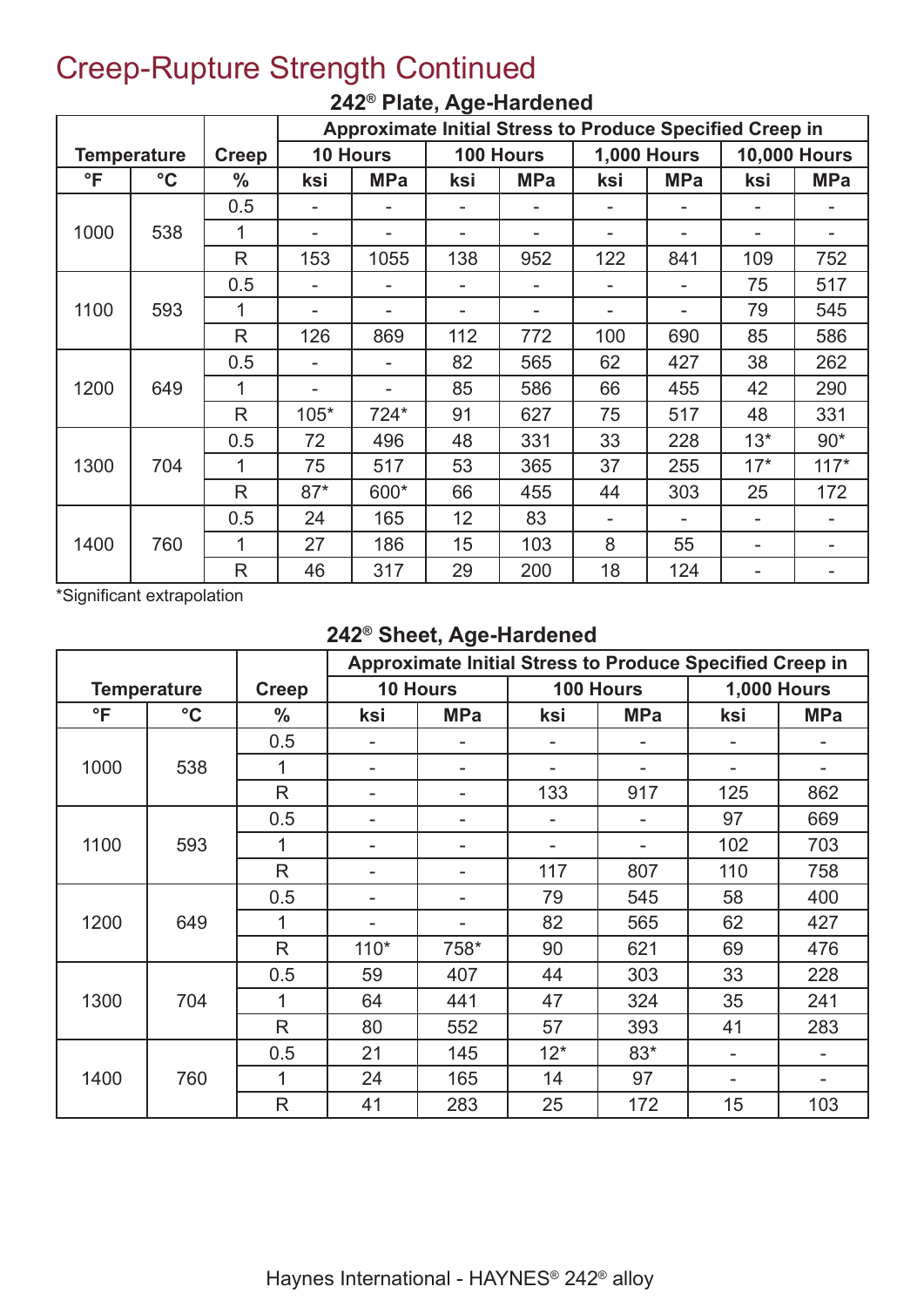## Fatigue Properties

HAYNES® 242® alloy exhibits excellent low cycle fatigue properties at elevated temperature. Results shown below are for strain-controlled tests run in the temperature range from 800 to 1400°F (425 to 760°C). Samples were machined from plate. Tests were run with fully reversed strain  $(R = -1)$  at a frequency of 20 cpm  $(0.33 \text{ Hz})$ .



### **Stress-Controlled Notched LCF Properties (Hot-Rolled Rings)**

The following test results were generated from hot-rolled and fully heat-treated rings destined for actual gas turbine engine part applications. Testing was performed in the tangential direction utilizing a round test bar geometry with a double notch design (K $_{\rm t}$ =2.18). Loading was uniaxial cycling with an R-ratio of 0.05 stress and a cycle frequency of 20 cpm (0.33 Hz).

|     | <b>Maximum Stress</b> | Cycles to Failure at 1200°F (650°C), NF |                |  |  |
|-----|-----------------------|-----------------------------------------|----------------|--|--|
| ksi | <b>MPa</b>            | $242^{\circ}$                           | 909            |  |  |
| 110 | 760                   | 845                                     | 2,835          |  |  |
| 100 | 690                   | 12,220                                  | 22,568         |  |  |
| 95  | 655                   | 32,587                                  | 13,796         |  |  |
| 90  | 620                   | 76,763                                  | 55,679; 40,525 |  |  |
| 85  | 585                   | 297,848                                 | 47,707; 43,701 |  |  |
| 80  | 550                   | 304,116*                                | 129,573**      |  |  |

\* No crack observed at 198,030 cycles. 8 mil (200μm) crack observed at 200,000 cycles. \*\*No crack observed at 45,800 cycles. 8 mil (200μm) crack observed at 47,770 cycles.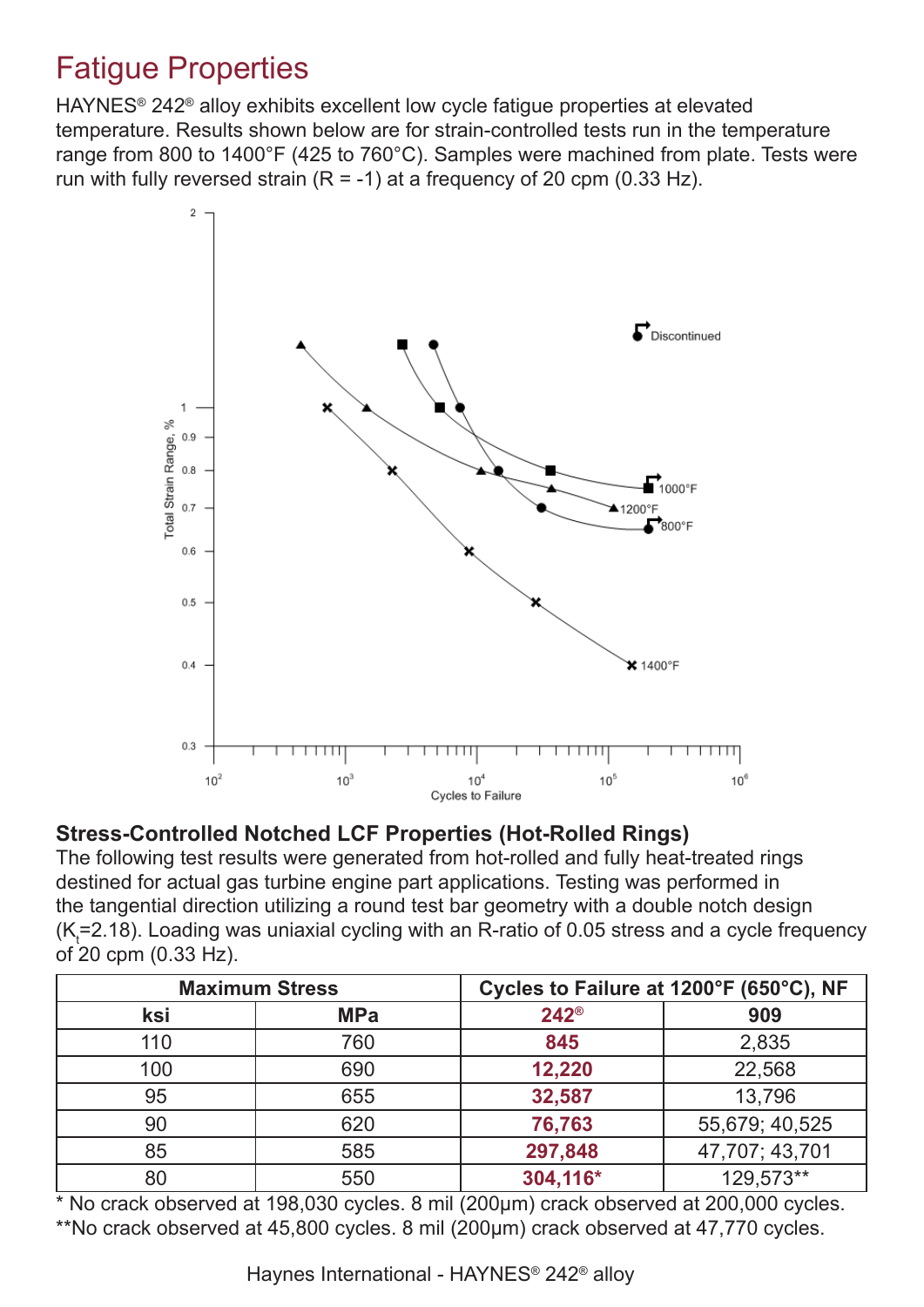## Impact Strength

|                |                          | <b>Average Impact Strength</b> |     |  |
|----------------|--------------------------|--------------------------------|-----|--|
| <b>Product</b> | <b>Condition</b>         | ft-Ib                          |     |  |
| Plate          | <b>Solution Annealed</b> | 194                            | 263 |  |
| Plate          | Age Hardened*            | 91                             | 123 |  |
| Ring           | Annealed + Aged*         | 51                             |     |  |

\*Aged at 1200°F (649°C) / 24 h / air cool.

## Hot Hardness Data

The following are results from standard vacuum furnace hot hardness tests. Values are given in originally measured DPH (Vickers) units and conversions to Rockwell C/BW scale.

|                  | 800°F (425°C)  |                 | 1000°F (540°C) |                 |                | 1200°F (650°C)  |                | 1400°F (760°C)  |                | 1600°F (870°C)  |  |
|------------------|----------------|-----------------|----------------|-----------------|----------------|-----------------|----------------|-----------------|----------------|-----------------|--|
| <b>Alloy</b>     | <b>Vickers</b> | <b>Rockwell</b> | <b>Vickers</b> | <b>Rockwell</b> | <b>Vickers</b> | <b>Rockwell</b> | <b>Vickers</b> | <b>Rockwell</b> | <b>Vickers</b> | <b>Rockwell</b> |  |
| $242^{\circ}$    | 271            | <b>26 HRC</b>   | 263            | <b>24 HRC</b>   | 218            | 95 HRBW         | 140            | 75 HRBW         | 78             |                 |  |
| 6B               | 269            | 26 HRC          | 247            | 22 HRC          | 225            | 98 HRBW         | 153            | 81 HRBW         | 91             |                 |  |
| 25               | 171            | 87 HRBW         | 160            | 83 HRBW         | 150            | 80 HRBW         | 134            | 74 HRBW         | 93             |                 |  |
| 188              | 170            | 86 HRBW         | 159            | 83 HRBW         | 147            | 77 HRB          | 129            | 72 HRBW         | 89             |                 |  |
| $230^{\circ}$    | 142            | 77 HRBW         | 139            | 76 HRBW         | 132            | 73 HRB          | 125            | 70 HRBW         | 75             |                 |  |
| 556 <sup>®</sup> | 132            | 73 HRBW         | 129            | 72 HRBW         | 118            | 67 HRB          | 100            | 56 HRBW         | 67             |                 |  |

HRC = Hardness Rockwell "C".

HRBW= Hardness Rockwell "B", Tungsten Indentor.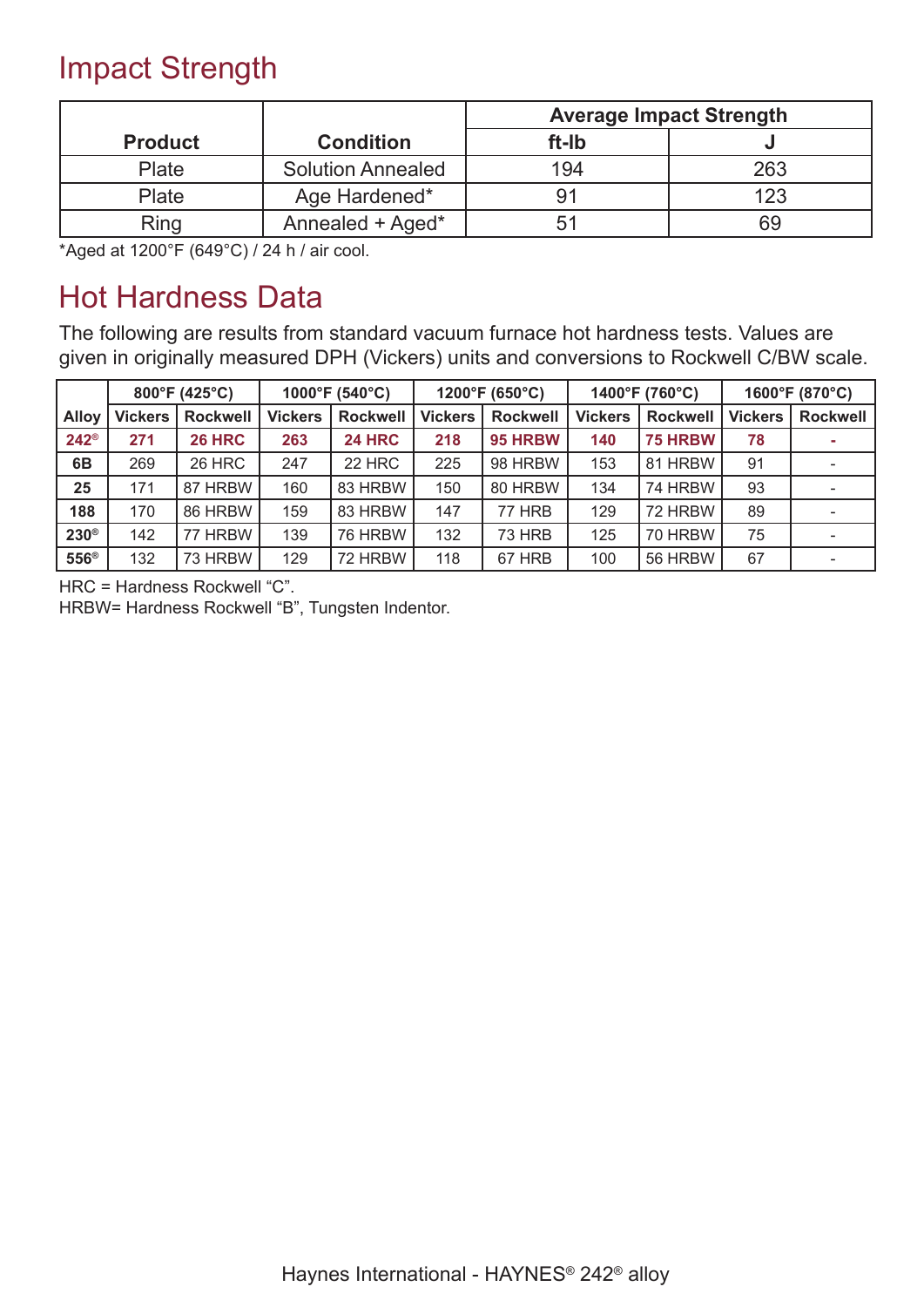## Thermal Stability

HAYNES® 242® alloy has excellent retained ductility and impact strength after longterm thermal exposure at temperature. Combined with its high strength and low thermal expansion characteristics, this makes for very good containment properties in gas turbine static structures. The graphs below show the retained room-temperature tensile elongation and impact strength for 242® alloy versus other relevant materials after a 4000 hour exposure at 1200°F (650°C).

### **Comparative Retained Ductility and Impact Strength**

**Room-Temperature Tensile Elongation**





**Room Temperature Impact Strength**

\*Alloy 909 data for 1000 hours.

### **Room-Temperature Properties after Exposure at 1200°F (649°C)\***

| <b>Exposure</b><br><b>Time</b> |     | 0.2% Yield<br><b>Strength</b> | Ultimate Tensile<br><b>Strength</b> |            | <b>Elongation</b> | <b>Reduction</b><br>of Area | <b>Charpy</b><br><b>V-Notch</b> |    |
|--------------------------------|-----|-------------------------------|-------------------------------------|------------|-------------------|-----------------------------|---------------------------------|----|
| h                              | ksi | <b>MPa</b>                    | ksi                                 | <b>MPa</b> | $\frac{0}{0}$     | $\frac{0}{0}$               | ft.-Ibs.                        | J  |
|                                | 110 | 758                           | 179                                 | 1234       | 39                | 44                          | 66                              | 89 |
| 1000                           | 119 | 820                           | 194                                 | 1338       | 28                | 38                          | 41                              | 56 |
| 4000                           | 122 | 841                           | 196                                 | 1351       | 25                | 37                          | 31                              | 42 |
| 8000                           | 121 | 834                           | 193                                 | 1331       | 24                | 39                          | 26                              | 35 |

\*Samples age hardened 1200°F (649°C) 24 h. Duplicate tests.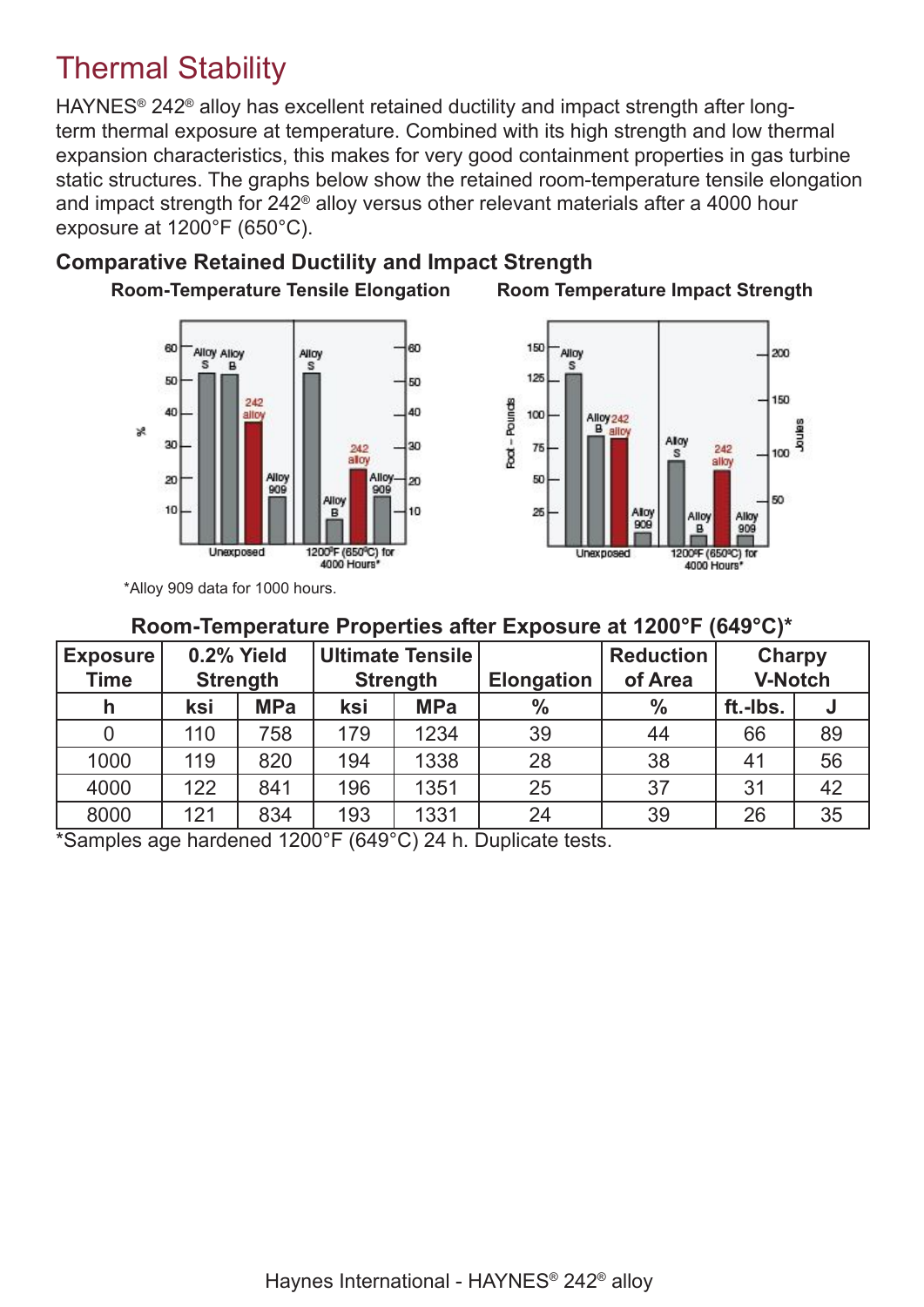## Physical Properties

| <b>Physical Property</b>                |                 | <b>British Units</b>                         |                 | <b>Metric Units</b>                      |
|-----------------------------------------|-----------------|----------------------------------------------|-----------------|------------------------------------------|
| <b>Density</b>                          | <b>RT</b>       | $0.327$ lb/in <sup>3</sup>                   | <b>RT</b>       | 9.05 $g/cm^{3}$                          |
| <b>Melting Range</b>                    | 2350-2510°F     |                                              | 1290-1375°C     |                                          |
|                                         | <b>RT</b>       | 48.0 µohm-in                                 | <b>RT</b>       | 122.0 µohm-cm                            |
|                                         | 200°F           | 48.5 µohm-in                                 | 100°C           | 123.4 µohm-cm                            |
|                                         | 400°F           | 49.3 µohm-in                                 | $200^{\circ}$ C | 125.1 µohm-cm                            |
| <b>Electrical</b><br><b>Resistivity</b> | 600°F           | 50.0 µohm-in                                 | 300°C           | 126.7 µohm-cm                            |
|                                         | 800°F           | 50.6 µohm-in                                 | 400°C           | 128.0 µohm-cm                            |
|                                         | 1000°F          | 51.1 µohm-in                                 | 500°C           | 129.5 µohm-cm                            |
|                                         | 1200°F          | 51.7 µohm-in                                 | 600°C           | 130.6 µohm-cm                            |
|                                         | 1400°F          | 52.4 µohm-in                                 | 700°C           | 132.0 µohm-cm                            |
|                                         | 1600°F          | 51.3 µohm-in                                 | 800°C           | 132.4 µohm-cm                            |
|                                         | 1800°F          | 50.4 µohm-in                                 | 900°C           | 129.8 µohm-cm                            |
|                                         |                 |                                              | 1000°C          | 127.6 µohm-cm                            |
|                                         | <b>RT</b>       | $4.7 \times 10^{-3}$ in <sup>2</sup> /s      | <b>RT</b>       | $30.5 \times 10^{-3}$ cm <sup>2</sup> /s |
|                                         | $200^{\circ}F$  | 5.1 x $10^{-3}$ in <sup>2</sup> /s           | 100°C           | $32.9 \times 10^{-3}$ cm <sup>2</sup> /s |
| <b>Thermal</b>                          | 400°F           | 5.6 x $10^{-3}$ in <sup>2</sup> /s           | $200^{\circ}$ C | $35.9 \times 10^{-3}$ cm <sup>2</sup> /s |
|                                         | 600°F           | 6.1 x $10^{-3}$ in <sup>2</sup> /s           | 300°C           | 39.0 x $10^{-3}$ cm <sup>2</sup> /s      |
|                                         | 800°F           | 6.6 x $10^{-3}$ in <sup>2</sup> /s           | 400°C           | $41.9 \times 10^{-3}$ cm <sup>2</sup> /s |
| <b>Diffusivity</b>                      | 1000°F          | $7.2 \times 10^{-3}$ in <sup>2</sup> /s      | 500°C           | $45.0 \times 10^{-3}$ cm <sup>2</sup> /s |
|                                         | 1200°F          | $7.9 \times 10^{-3}$ in <sup>2</sup> /s      | 600°C           | 48.1 x 10-3 cm <sup>2</sup> /s           |
|                                         | 1400°F          | $7.2 \times 10^{-3}$ in <sup>2</sup> /s      | 700°C           | 51.2 x $10^{-3}$ cm <sup>2</sup> /s      |
|                                         | 1600°F          | $7.0 \times 10^{-3}$ in <sup>2</sup> /s      | 800°C           | 44.2 x $10^{-3}$ cm <sup>2</sup> /s      |
|                                         | 1800°F          | 7.6 x $10^{-3}$ in <sup>2</sup> /s           | 900°C           | 46.6 x $10^{-3}$ cm <sup>2</sup> /s      |
|                                         |                 |                                              | 1000°C          | 49.6 x $10^{-3}$ cm <sup>2</sup> /s      |
|                                         | <b>RT</b>       | 75.7 Btu-in/ft <sup>2</sup> -hr-°F           | <b>RT</b>       | 11.3 W/m-°C                              |
|                                         | $200^{\circ}$ F | 83.6 Btu-in/ft <sup>2</sup> -hr- $\degree$ F | $100^{\circ}$ C | 12.6 W/m-°C                              |
|                                         | $400^{\circ}$ F | 96.1 Btu-in/ft <sup>2</sup> -hr-°F           | $200^{\circ}$ C | 14.2 W/m-°C                              |
|                                         | 600°F           | 108.5 Btu-in/ft <sup>2</sup> -hr-°F          | 300°C           | 15.9 W/m-°C                              |
| <b>Thermal</b>                          | 800°F           | 120.9 Btu-in/ft <sup>2</sup> -hr-°F          | $400^{\circ}$ C | 17.5 W/m-°C                              |
| <b>Conductivity</b>                     | 1000°F          | 133.3 Btu-in/ft <sup>2</sup> -hr-°F          | $500^{\circ}$ C | 19.2 W/m-°C                              |
|                                         | 1200°F          | 145.7 Btu-in/ft <sup>2</sup> -hr-°F          | 600°C           | 20.9 W/m-°C                              |
|                                         | 1400°F          | 158.2 Btu-in/ft <sup>2</sup> -hr-°F          | 700°C           | 22.5 W/m-°C                              |
|                                         | 1600°F          | 170.6 Btu-in/ft <sup>2</sup> -hr-°F          | 800°C           | 24.2 W/m-°C                              |
|                                         | 1800°F          | 183.0 Btu-in/ft <sup>2</sup> -hr-°F          | 900°C           | 25.8 W/m-°C                              |
|                                         |                 |                                              | 1000°C          | 27.5 W/m-°C                              |

RT= Room Temperature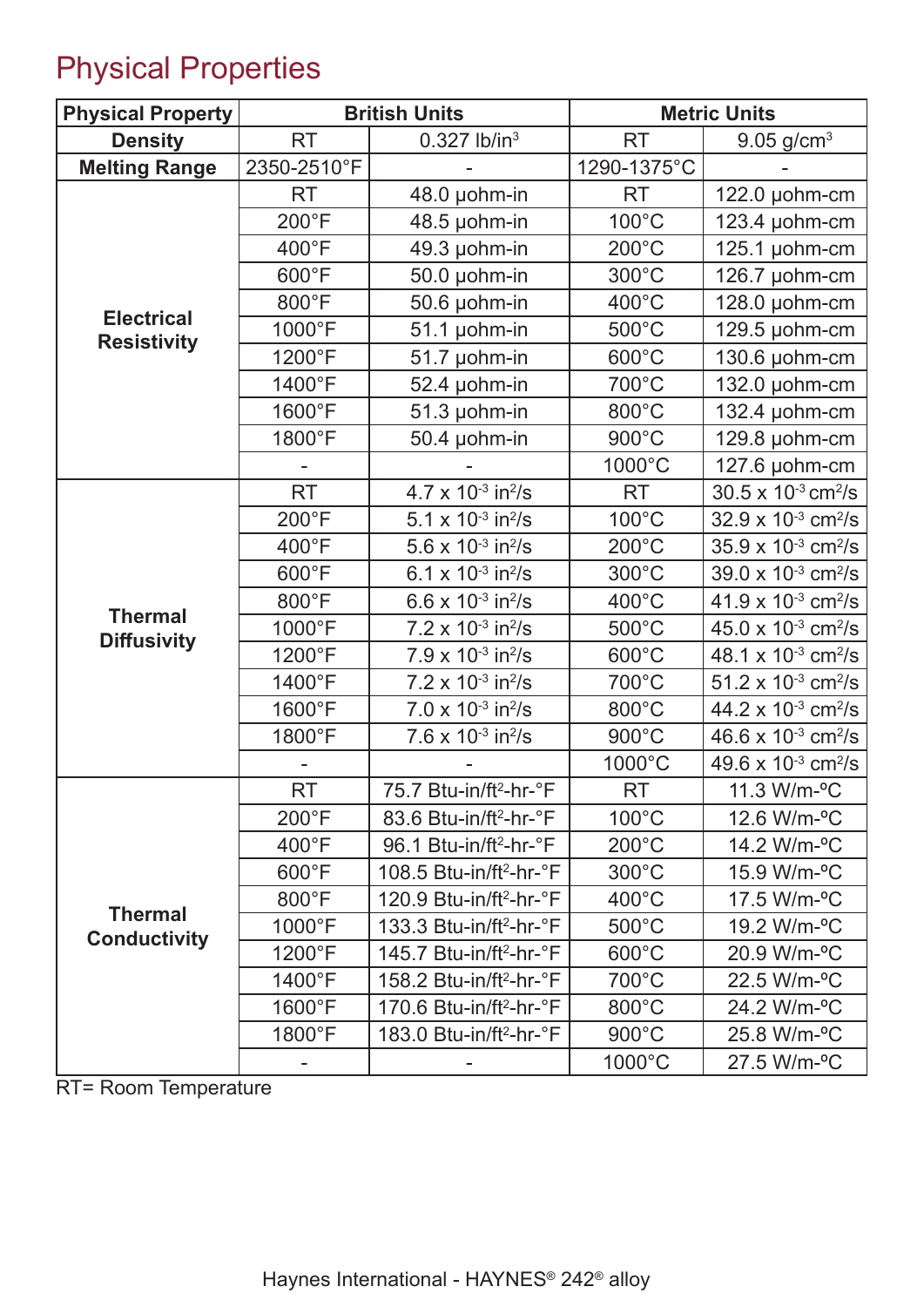## Physical Properties Continued

| <b>Physical Property</b>   |                 | <b>British Units</b>                            | <b>Metric Units</b> |                                 |  |
|----------------------------|-----------------|-------------------------------------------------|---------------------|---------------------------------|--|
|                            | <b>RT</b>       | 0.092 Btu/lb-°F                                 | <b>RT</b>           | 386 J/Kg-°C                     |  |
|                            | 200°F           | 0.097 Btu/lb-°F                                 | $100^{\circ}$ C     | 405 J/Kg-°C                     |  |
|                            | 400°F           | $0.100$ Btu/lb- $\degree$ F                     | $200^{\circ}$ C     | 419 J/Kg-°C                     |  |
|                            | 600°F           | $0.103$ Btu/lb- $\degree$ F                     | 300°C               | 431 J/Kg-°C                     |  |
|                            | 800°F           | $0.106$ Btu/lb- $\degree$ F                     | 400°C               | 439 J/Kg-°C                     |  |
| <b>Specific Heat</b>       | 1000°F          | $0.110$ Btu/lb- $\degree$ F                     | $500^{\circ}$ C     | 451 J/Kg-°C                     |  |
|                            | 1200°F          | $0.118$ Btu/lb- $\degree$ F                     | 600°C               | 470 J/Kg-°C                     |  |
|                            | 1400°F          | $0.144$ Btu/lb- $\degree$ F                     | 700°C               | 595 J/Kg-°C                     |  |
|                            | 1600°F          | $0.146$ Btu/lb- $\degree$ F                     | 800°C               | 605 J/Kg-°C                     |  |
|                            | 1800°F          | 0.150 Btu/lb-°F                                 | 900°C               | 610 J/Kg-°C                     |  |
|                            |                 |                                                 | 1000°C              | 627 J/Kg-°C                     |  |
|                            | 70-200°F        | $6.0 \mu$ in/in- $\degree$ F                    | 25-100°C            | 10.8 $\mu$ m/m- $\textdegree$ C |  |
|                            | 70-400°F        | $6.3 \mu$ in/in- $\mathrm{P}F$                  | 25-200°C            | 11.3 $\mu$ m/m $^{\circ}$ C     |  |
|                            | 70-600°F        | $6.5 \text{ } \mu\text{in/in-}^{\circ}\text{F}$ | 25-300°C            | 11.6 $\mu$ m/m- $\textdegree$ C |  |
|                            | 70-800°F        | $6.7 \mu$ in/in- $\mathrm{P}$ F                 | 25-400°C            | 11.9 $\mu$ m/m- $\mathrm{°C}$   |  |
|                            | 70-1000°F       | 6.8 µin/in-°F                                   | 25-500°C            | 12.2 $\mu$ m/m- $\mathrm{°C}$   |  |
| <b>Mean Coefficient of</b> | 70-1100°F       | 6.8 µin/in-°F                                   | 25-600°C            | 12.3 $\mu$ m/m- $\mathrm{°C}$   |  |
| <b>Thermal Expansion</b>   | 70-1200°F       | 6.9 µin/in-°F                                   | 25-650°C            | 12.4 $\mu$ m/m- $\textdegree$ C |  |
|                            | 70-1300°F       | $7.2 \mu$ in/in- $\degree$ F                    | 25-700°C            | 13.0 $\mu$ m/m- $\mathrm{°C}$   |  |
|                            | 70-1400°F       | 7.7 µin/in-°F                                   | 25-750°C            | 13.7 $\mu$ m/m- $\mathrm{°C}$   |  |
|                            | 70-1600°F       | 8.0 µin/in-°F                                   | 25-800°C            | 14.0 µm/m-°C                    |  |
|                            | 70-1800°F       | 8.3 µin/in-°F                                   | 25-900°C            | 14.5 $\mu$ m/m- $\textdegree$ C |  |
|                            |                 |                                                 | 25-1000°C           | 15.0 µm/m-°C                    |  |
|                            | <b>RT</b>       | 33.2 x 10 <sup>6</sup> psi                      | <b>RT</b>           | 229 GPa                         |  |
|                            | $200^{\circ}F$  | $32.7 \times 10^6$ psi                          | $100^{\circ}$ C     | 225 GPa                         |  |
|                            | $400^{\circ}$ F | 31.8 x 10 <sup>6</sup> psi                      | $200^{\circ}$ C     | 219 GPa                         |  |
|                            | $600^{\circ}$ F | $30.8 \times 10^6$ psi                          | $300^{\circ}$ C     | 213 GPa                         |  |
| <b>Dynamic Modulus</b>     | $800^{\circ}$ F | 29.7 x 10 <sup>6</sup> psi                      | $400^{\circ}$ C     | 206 GPa                         |  |
| of Elasticity              | 1000°F          | $28.6 \times 10^6$ psi                          | $500^{\circ}$ C     | 199 GPa                         |  |
|                            | 1200°F          | $27.6 \times 10^6$ psi                          | 600°C               | 193 GPa                         |  |
|                            | 1400°F          | 25.7 x 10 <sup>6</sup> psi                      | 700°C               | 185 GPa                         |  |
|                            | 1600°F          | $24.0 \times 10^6$ psi                          | 800°C               | 172 GPa                         |  |
|                            | 1800°F          | $22.4 \times 10^6$ psi                          | 900°C               | 163 GPa                         |  |
|                            |                 |                                                 | 1000°C              | 152 GPa                         |  |

RT= Room Temperature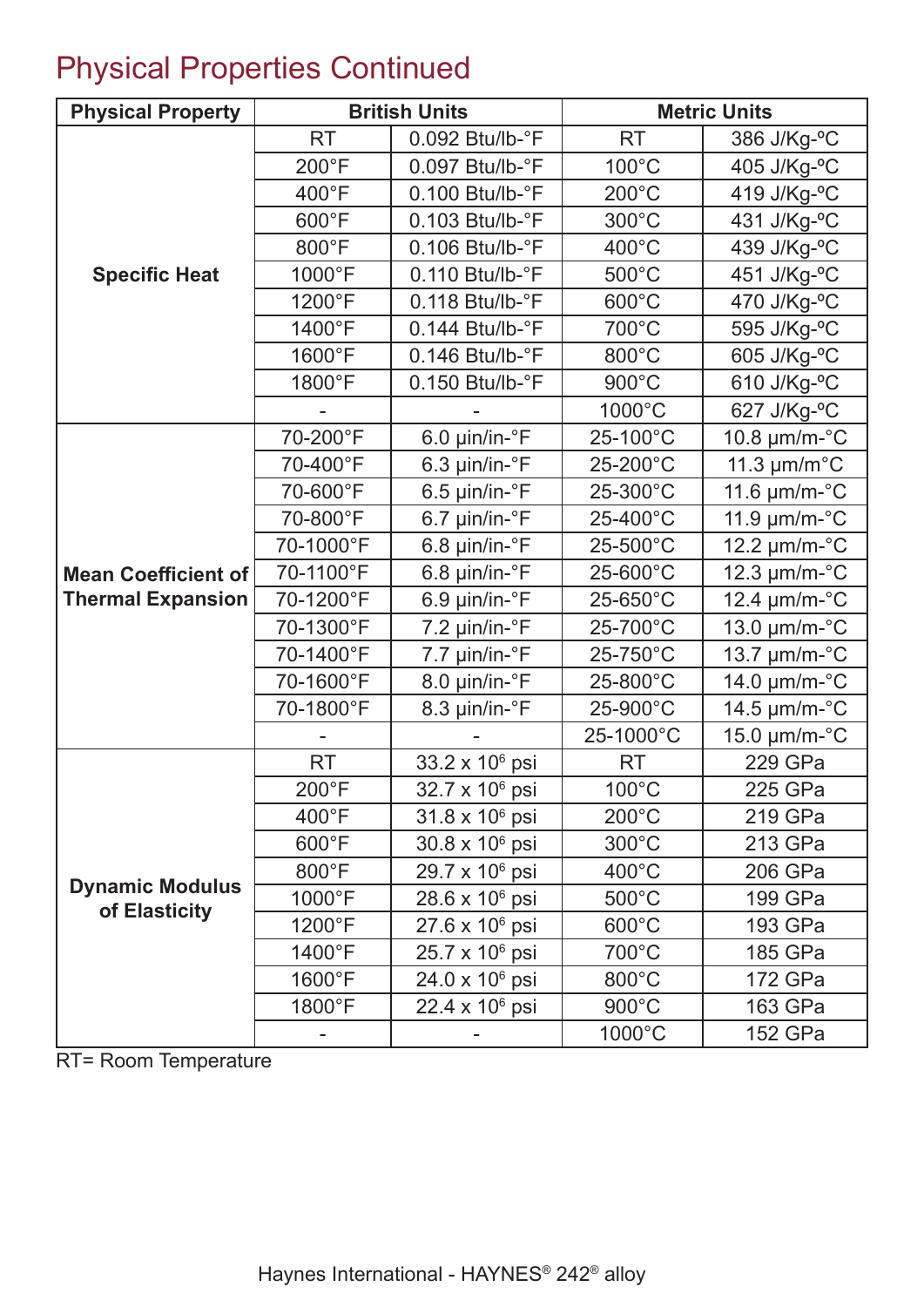## Oxidation Resistance

HAYNES® 242® alloy exhibits very good oxidation resistance at temperatures up to 1500°F (815°C), and should not require protective coatings for continuous or intermittent service at these temperatures. The alloy is not specifically designed for use at higher temperatures, but can tolerate short-term exposures.

#### **Comparative Oxidation-Resistance in Flowing Air at 1500°F (815°C) for 1008 Hours\***

| <b>Alloy</b>   | <b>Metal Loss</b> |     | <b>Average Metal Affected</b> |     |  |  |
|----------------|-------------------|-----|-------------------------------|-----|--|--|
| $\blacksquare$ | mils              | µm  | mils                          | µm  |  |  |
| $242^{\circ}$  |                   |     | 0.5                           |     |  |  |
| c              |                   |     | 0.5                           |     |  |  |
|                | 0.1               |     |                               | 28  |  |  |
| N              | 0.4               |     | 1.2                           | 30  |  |  |
| B              | 7.2               | 183 | 8.2                           | 208 |  |  |
| 909            |                   | 112 | 19.4                          |     |  |  |

\*Coupons exposed to flowing air at a velocity of 7.0 feet/minute (2.1m/minute) past the samples. Samples cycled to room temperature once-a-day.

#### **Comparative Oxidation Resistance in Flowing Air, 10 Months (7200 h), Cycled Every Two Months\*\***

|               | 800°F (427°C)  |                             |      | 1000°F (538°C)                                    |              |                |      | 1200°F (649°C)                                                         |      |                                                   |      |    |
|---------------|----------------|-----------------------------|------|---------------------------------------------------|--------------|----------------|------|------------------------------------------------------------------------|------|---------------------------------------------------|------|----|
|               |                | <b>Metal</b><br><b>Loss</b> |      | <b>Average</b><br><b>Metal</b><br><b>Affected</b> | <b>Metal</b> | <b>Loss</b>    |      | <b>Average</b><br><b>Metal</b><br><b>Affected</b><br><b>Metal Loss</b> |      | <b>Average</b><br><b>Metal</b><br><b>Affected</b> |      |    |
| <b>Alloy</b>  | mils           | µm                          | mils | µm                                                | mils         | µm             | mils | µm                                                                     | mils | µm                                                | mils | µm |
| 718           | $\overline{0}$ | 0                           | 0    | 0                                                 | 0            | 0              | 0.1  | 3                                                                      |      | 0                                                 | 0.2  | 5  |
| $242^{\circ}$ | $\mathbf 0$    | 0                           | 0    | $\bf{0}$                                          | $\mathbf 0$  | 0              | 0.1  | $\boldsymbol{3}$                                                       | 0    | 0                                                 | 0.3  | 8  |
| 263           | $\overline{0}$ | 0                           | 0    | 0                                                 | 0            | $\overline{0}$ | 0.1  | 3                                                                      |      | 0                                                 | 0.3  | 8  |

\*\* Coupons exposed to flowing air at a velocity of 7.0 feet/minute (2.1m/minute) past the samples. Samples cycled to room temperature once every two months.

#### **Comparative Burner Rig Oxidation-Resistance at 1400°F (760°C) for 500 Hours\*\*\***

|               | <b>Metal Loss</b> |    | <b>Average Metal Affected</b> |    |  |  |
|---------------|-------------------|----|-------------------------------|----|--|--|
| <b>Alloy</b>  | mils              | μm |                               | µm |  |  |
|               |                   |    | 0.8                           |    |  |  |
| $242^{\circ}$ |                   | 28 | 1.2                           | 30 |  |  |
| В             | ∣.8               | 46 | 2.6                           | 66 |  |  |
| 909           |                   |    | 10.8                          |    |  |  |

\*\*\*Burner rig oxidation tests were conducted by exposing samples 3/8 inch x 2.5 inches x thickness (9mm x 64mm x thickness), in a rotating holder, to the products of combustion of No. 2 fuel oil burned at a ratio of air to fuel of about 50:1. (Gas velocity was about 0.3 mach). Samples were automatically removed from the gas stream every 30 minutes and fan-cooled to near ambient temperature and then reinserted into the flame tunnel.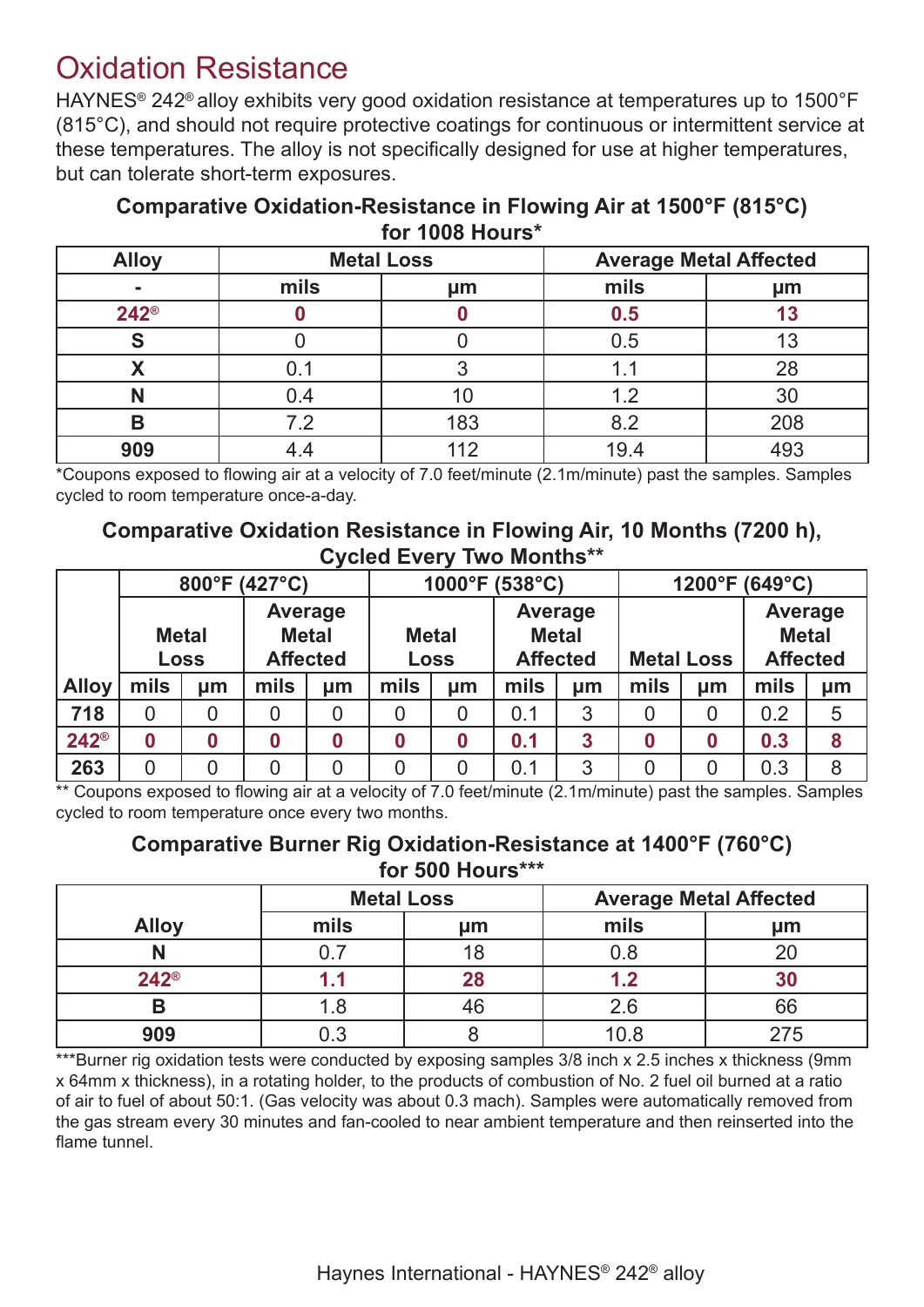### Oxidation Resistance Continued



Average Metal Affected = 10.8 Mils (275 µm)

Microstructures shown relate to the burner rig oxidation test data shown above for three of the materials evaluated. The black area shown at the top of the pictures for 242® alloy and alloy B represent thickness loss during the test. The alloy 909 apparently exhibited only minor thickness loss. This is believed to be a consequence of the sample actually swelling during the exposure due to oxygen absorption. The sample also developed a very thick, coarse scale and extensive internal oxidation. There was also evidence of significant cracking in the alloy 909 specimen due to the thermal cycling, even though the test samples were not constrained.

#### **Schematic Representation of Metallographic Technique used for Evaluating Oxidation Tests**

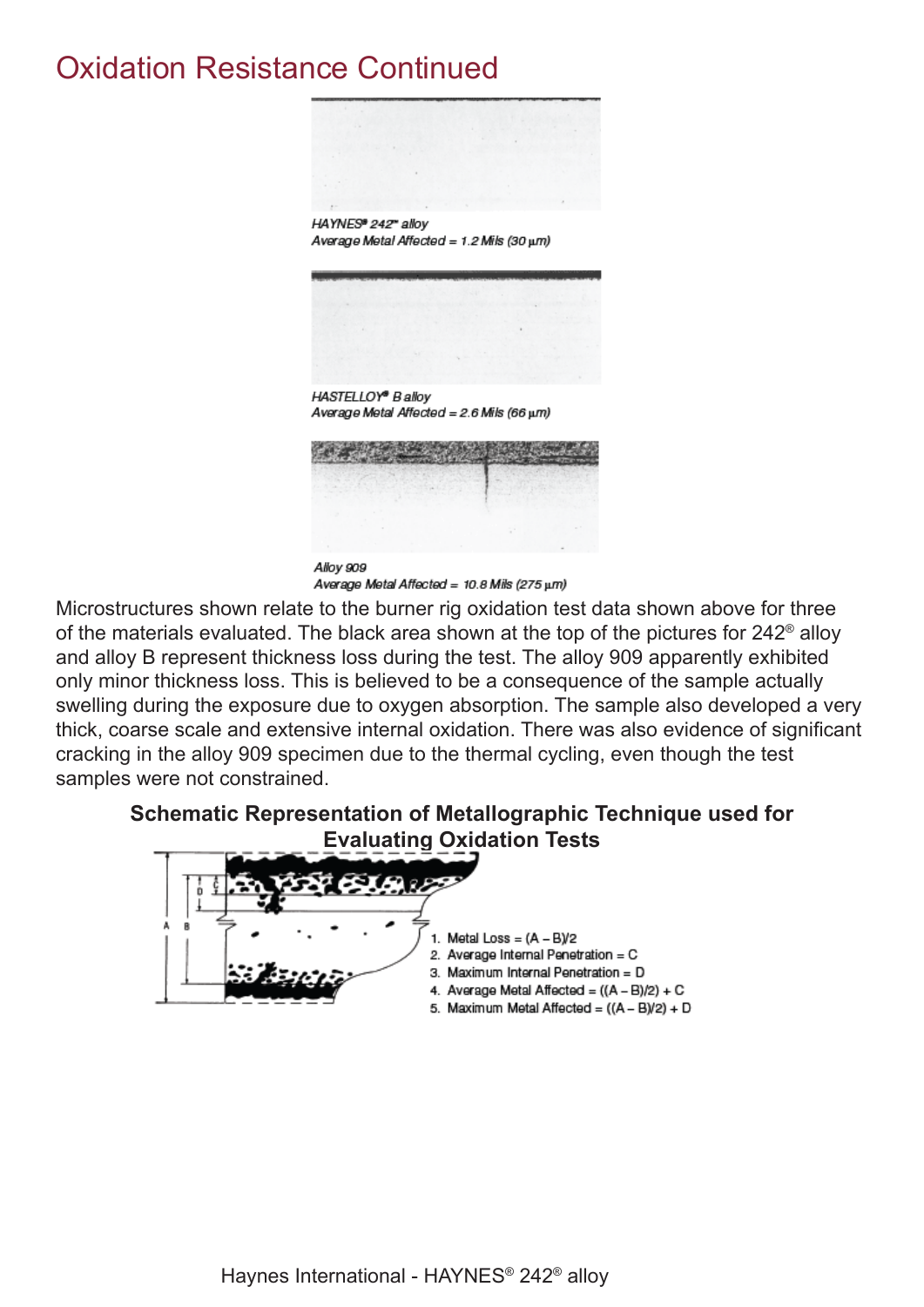## Resistance to High-temperature Fluoride Environments

Research has shown that materials which have high molybdenum content and low chromium content are generally superior to other materials in resisting high-temperature corrosion in fluorine-containing environments. HAYNES® 242® alloy is in that category, and displays excellent resistance to both fluoride gas and fluoride salt environments.

| Comparative Resistance to 70% HF at 1670°F (910°C) for 136 Hours |                       |               |  |  |  |  |
|------------------------------------------------------------------|-----------------------|---------------|--|--|--|--|
|                                                                  | <b>Thickness Loss</b> |               |  |  |  |  |
| <b>Alloy</b>                                                     | mils                  | mm            |  |  |  |  |
| $242^{\circ}$                                                    | 12.6                  | 0.3           |  |  |  |  |
| S                                                                | 15.8                  | 0.4           |  |  |  |  |
| N                                                                | 15.8                  | 0.4           |  |  |  |  |
| 625                                                              | 47.2                  | 1.2           |  |  |  |  |
| $230^\circ$                                                      | 70.9                  | 1.8           |  |  |  |  |
| $C-22^{\circledcirc}$                                            | 78.7                  | $\mathcal{P}$ |  |  |  |  |
| 600                                                              | 141.7                 | 3.6           |  |  |  |  |

### **Comparative Resistance to 70% HF at 1670°F (910°C) for 136 Hours**

### **Comparative Resistance to KCl-KF-NaF Mixed Salts**



Samples were exposed to a mixture of KCl-KF-NaF salts for a total of 40 hours in service. Temperature was cycled from 1290 to 1650°F (700-900°C) during the course of the exposure.

### Resistance to Molten Salt

Samples were partially submerged in molten flux at 1250°F for 1200 hours. Flux consisted of boric acid, boron elemental, potassium fluoride, potassium tetraborate tetrahydrate, potassium fluoborate, potassium hydrogen difluoride, and potassium pentaborate.

|               | <b>Corrosion Rate</b> |                |  |  |  |
|---------------|-----------------------|----------------|--|--|--|
| <b>Alloy</b>  | mils $/24$ h          | $\mu$ m / 24 h |  |  |  |
| $242^{\circ}$ | $0.5\,$               |                |  |  |  |
|               | 0.6                   | 15             |  |  |  |
| $C-276$       | O                     |                |  |  |  |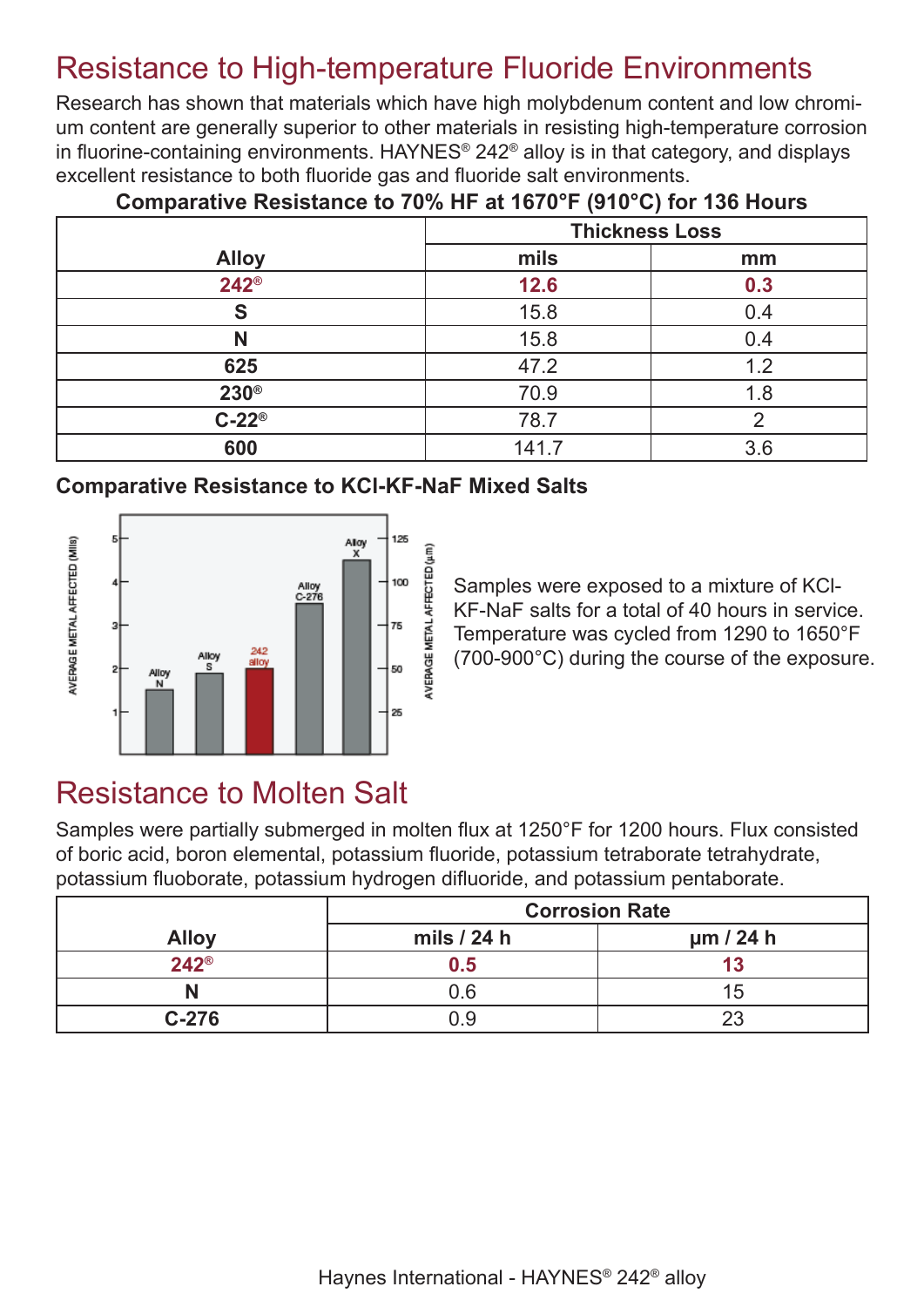## Resistance to Nitriding

HAYNES® 242® alloy have very good resistance to nitriding environments. Tests were performed in flowing ammonia at 1800°F (980°C) for 168 hours. Nitrogen absorption was determined by chemical analysis before and after exposure and knowledge of the specimen area.

| <b>Alloy</b>  | Nitrogen Absorption (mg/cm <sup>2</sup> ) |
|---------------|-------------------------------------------|
| $214^{\circ}$ | 0.3                                       |
| $242^{\circ}$ | 0.7                                       |
| 600           | 0.9                                       |
| $230^\circ$   | 1.4                                       |
| X             | 3.2                                       |
| 800H          | 4.0                                       |
| 316 SS        | 6.0                                       |
| <b>304 SS</b> | 7.3                                       |
| 310 SS        | 7.7                                       |

## Resistance to Salt Spray Corrosion

HAYNES® 242® alloy exhibits good resistance to corrosion by sodium-sulfate-containing sea water environment at 1200°F (650°C). Tests were performed by heating specimens to 300°F (150°C), spraying with a simulated sea water solution, cooling and storing at room temperature for a week, heating to 1200°F (650°C) for 20 hours in still air; cooling to room temperature, heating and spraying again at 300°F (150°C), and storing at room temperature for a week.

|               |      | <b>Metal Loss</b> | <b>Maximum Metal Affected</b> |      |  |  |
|---------------|------|-------------------|-------------------------------|------|--|--|
| <b>Alloy</b>  | mils | μm                |                               | μm   |  |  |
|               |      | 2.5               |                               |      |  |  |
| $242^{\circ}$ | 0.15 | 3.8               | 0.3                           | 7.6  |  |  |
| В             | 12   | 5                 |                               | - 6  |  |  |
| 909           |      |                   |                               | 30.5 |  |  |

## Resistance to Hydrogen Embrittlement

Notched room-temperature tensile tests performed in hydrogen and air reveal that 242® alloy is roughly equivalent to alloy 625 in resisting hydrogen embrittlement, and appears to be superior to many important materials. Tests were performed in MIL-P27201B grade hydrogen, with a crosshead speed of 0.005 in./min. (0.13 mm/min.).

|                 | <b>Hydrogen</b><br><b>Pressure</b> |    | <b>Stress Concentration</b><br><b>Factor</b> | <b>Ratio of Notched</b><br><b>Tensile Strength</b> |  |
|-----------------|------------------------------------|----|----------------------------------------------|----------------------------------------------------|--|
| <b>Alloy</b>    | <b>MPa</b><br>psi                  |    | Kt                                           | Hydrogen/Air                                       |  |
| <b>Waspaloy</b> | 7,000                              | 48 | 6.3                                          | 0.78                                               |  |
| 625             | 5,000                              | 34 | 8                                            | 0.76                                               |  |
| $242^{\circ}$   | 5,000                              | 34 | 8                                            | 0.74                                               |  |
| 718             | 10,000                             | 69 | 8                                            | 0.46                                               |  |
| $R-41$          | 10,000                             | 69 | 8                                            | 0.27                                               |  |
| X-750           | 7,000                              | 48 | 6.3                                          | 0.26                                               |  |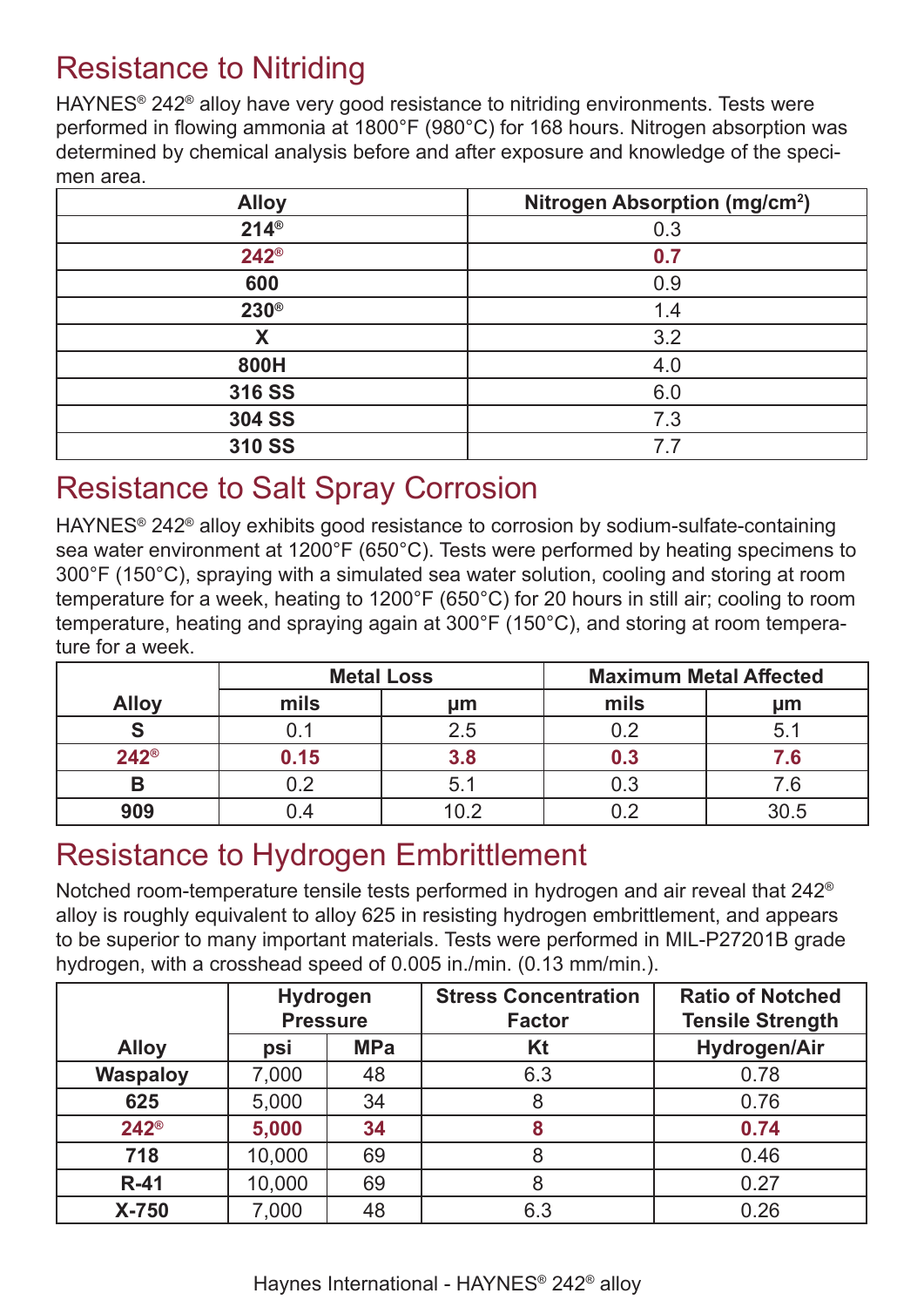## Aqueous Corrosion Resistance

Although not specifically designed for use in applications which require resistance to aqueous corrosion, 242® alloy does exhibit resistance in some media which compares favorably with that exhibited by traditional corrosion-resistant alloys. Data shown for 242® alloy was generated for samples tested in the mill annealed condition.

| <b>Corrosive</b>                   |              |                    |                 | <b>Corrosion Rate, Mils/year (mm/year)</b> |        |                |      |                |       |      |      |
|------------------------------------|--------------|--------------------|-----------------|--------------------------------------------|--------|----------------|------|----------------|-------|------|------|
| <b>Media</b>                       |              | <b>Temperature</b> | <b>Exposure</b> | $242^{\circ}$                              |        | $B-2$          |      | $C-22^{\circ}$ |       | N    |      |
|                                    | $\mathsf{P}$ | $\rm ^{\circ}C$    | h               | mils                                       | mm     | mils           | mm   | mils           | mm    | mils | mm   |
| 5% HF                              | 175          | 79                 | 24              | 14                                         | 0.36   | 12             | 0.3  | 25             | 0.64  | 20   | 0.51 |
| 48% HF                             | 175          | 79                 | 24              | 32                                         | 0.81   | 25             | 0.64 | 27             | 0.69  | 31   | 0.79 |
| 70% HF                             | 125          | 52                 | 24              | 35                                         | 0.89   | 66             | 1.68 | 32             | 0.81  | 48   | 1.22 |
| 10% HC                             |              | <b>Boiling</b>     | 24              | 22                                         | 0.56   | 7              | 0.18 | 400            | 10.16 | 204  | 5.18 |
| <b>20% HCI</b>                     |              | <b>Boiling</b>     | 24              | 41                                         | 1.04   | 15             | 0.38 | 380            | 9.65  | ۰    |      |
| 55% H <sub>2</sub> PO,             |              | <b>Boiling</b>     | 24              | 3                                          | 0.08   | $\overline{4}$ | 0.1  | 9              | 0.23  | -    |      |
| 85% H <sub>2</sub> PO <sub>4</sub> |              | <b>Boiling</b>     | 24              | 4                                          | 0.1    | $\overline{4}$ | 0.1  | 120            | 3.05  | -    | -    |
| 10% H <sub>2</sub> SO <sub>4</sub> |              | <b>Boiling</b>     | 24              | $\overline{2}$                             | 0.05   | $\overline{2}$ | 0.05 | 11             | 0.28  | 46   | 1.17 |
| 50% H <sub>2</sub> SO <sub>2</sub> |              | <b>Boiling</b>     | 24              | 5                                          | 0.13   | 1              | 0.03 | 390            | 9.91  | -    |      |
| 99% ACETIC                         |              | <b>Boiling</b>     | 24              | <1                                         | < 0.03 |                | 0.03 |                | Nil   | ۰    | -    |

### Solution Annealed Tensile

### **Room temperature tensile properties of material in mill annealed condition**

|              |      | 0.2% Offset<br><b>Yield Strength</b> | <b>Ultimate Tensile</b><br><b>Strength</b> |            | <b>Elongation</b> | <b>Reduction</b><br>of Area |
|--------------|------|--------------------------------------|--------------------------------------------|------------|-------------------|-----------------------------|
| <b>Form</b>  | ksi  | <b>MPa</b>                           | ksi                                        | <b>MPa</b> | $\frac{0}{0}$     | $\%$                        |
| <b>Sheet</b> | 60.7 | 419                                  | 131.8                                      | 909        | 65.6              |                             |
| Plate        | 60.3 | 416                                  | 131.1                                      | 904        | 65.5              | 71.6                        |
| <b>Bar</b>   | 60.5 | 417                                  | 131.0                                      | 903        | 66.5              |                             |

### Hardness and Grain Size

#### **Solution Annealed Room Temperature Hardness**

| Form         | <b>Hardness, HRBW</b> | <b>Typical ASTM Grain Size</b> |
|--------------|-----------------------|--------------------------------|
| <b>Sheet</b> | 92                    | $5 - 6.5$                      |
| Plate        | 94                    | $4 - 6.5$                      |
| Bar          | 90                    | $3.5 - 6$                      |

HRBW= Hardness Rockwell "B", Tungsten Indentor.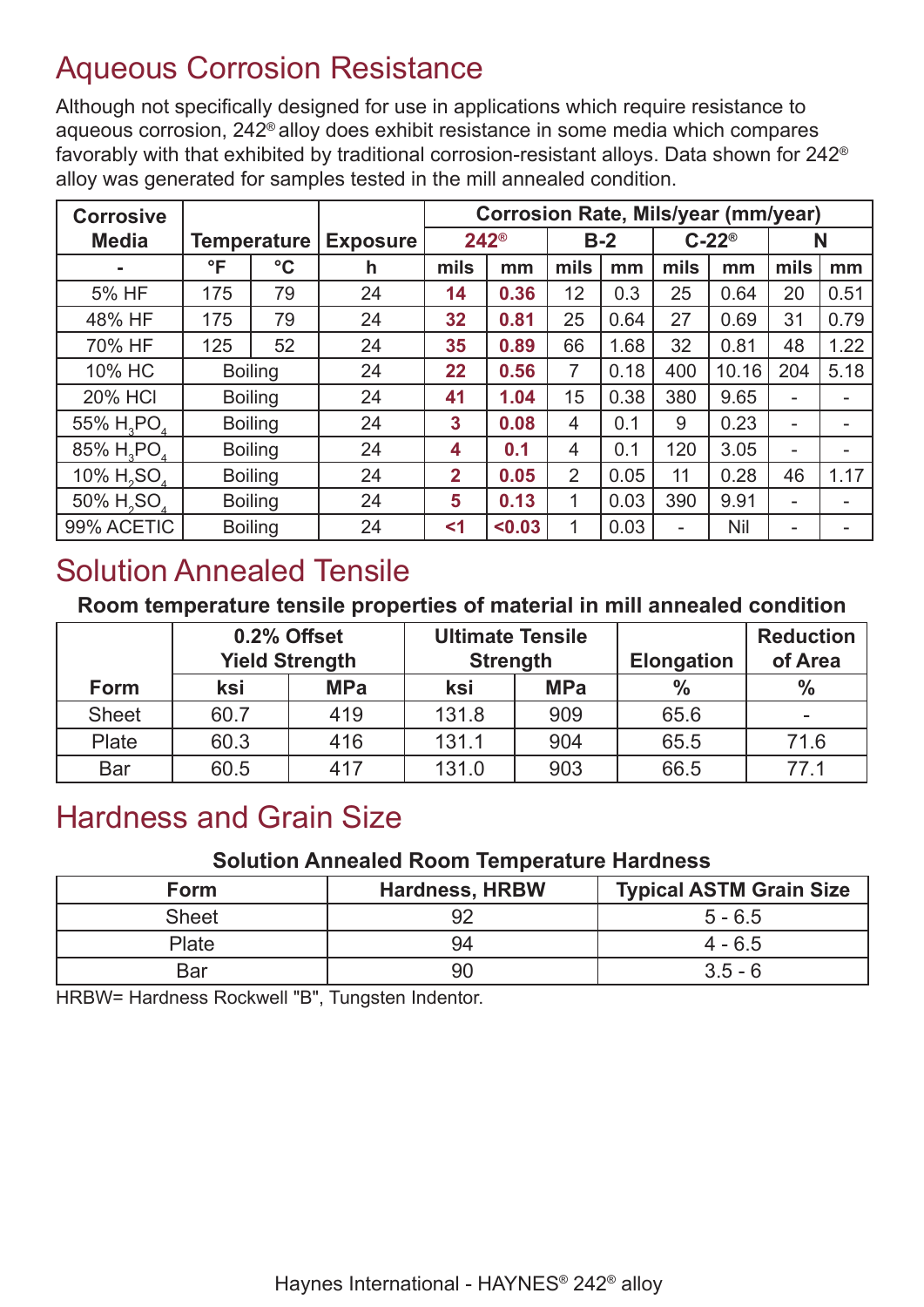### Fabrication and Welding

HAYNES® 242® alloy has excellent forming and welding characteristics. It may be hotworked at temperatures in the range of about 1800-2250°F (980-1230°C) provided the entire piece is soaked for a time sufficient to bring it uniformly to temperature. Initial breakdown is normally performed at the higher end of the range, while finishing is usually done at the lower temperatures to afford grain refinement.

As a consequence of its good ductility, 242<sup>®</sup> alloy is also readily formed by cold-working. All hot or cold-worked parts should be annealed at 1900-2050°F (925-1120°C) and cooled by air cool or faster rate before aging at 1200°F (650°C) in order to develop the best balance of properties.

The alloy can be welded by a variety of processes, including gas tungsten arc, gas metal arc, and shielded metal arc. High heat input processes such as submerged arc and oxyacetalyne welding are not recommended.

#### **Welding Procedures**

Welding procedures common to most high-temperature, nickel-base alloys are recommended. These include use of stringer beads and an interpass temperature less than 200°F (95°C). Preheat is not required. Cleanliness is critical, and careful attention should be given to the removal of grease, oil, crayon marks, shop dirt, etc. prior to welding. Because of the alloy's high nickel content, the weld puddle will be somewhat "sluggish" relative to steels. To avoid lack of fusion and incomplete penetration defects, the root opening and bevel should be sufficiently open.

### **Filler Metals**

HAYNES® 242® alloy should be joined using matching filler metal. If shielded metal arc welding is used, HASTELLOY® W alloy coated electrodes are suggested.

### **Postweld Heat Treatment**

HAYNES® 242® alloy is normally used in the fully-aged condition. However, following forming and welding, a full solution anneal is recommended prior to aging in order to develop the best joint and overall mechanical properties.



Typical root, face, and side bends (L to R) for welded 242® alloy 0.5-inch (13 mm) plate and matching filler metal. Bend radius was 1.0 inch (25 mm).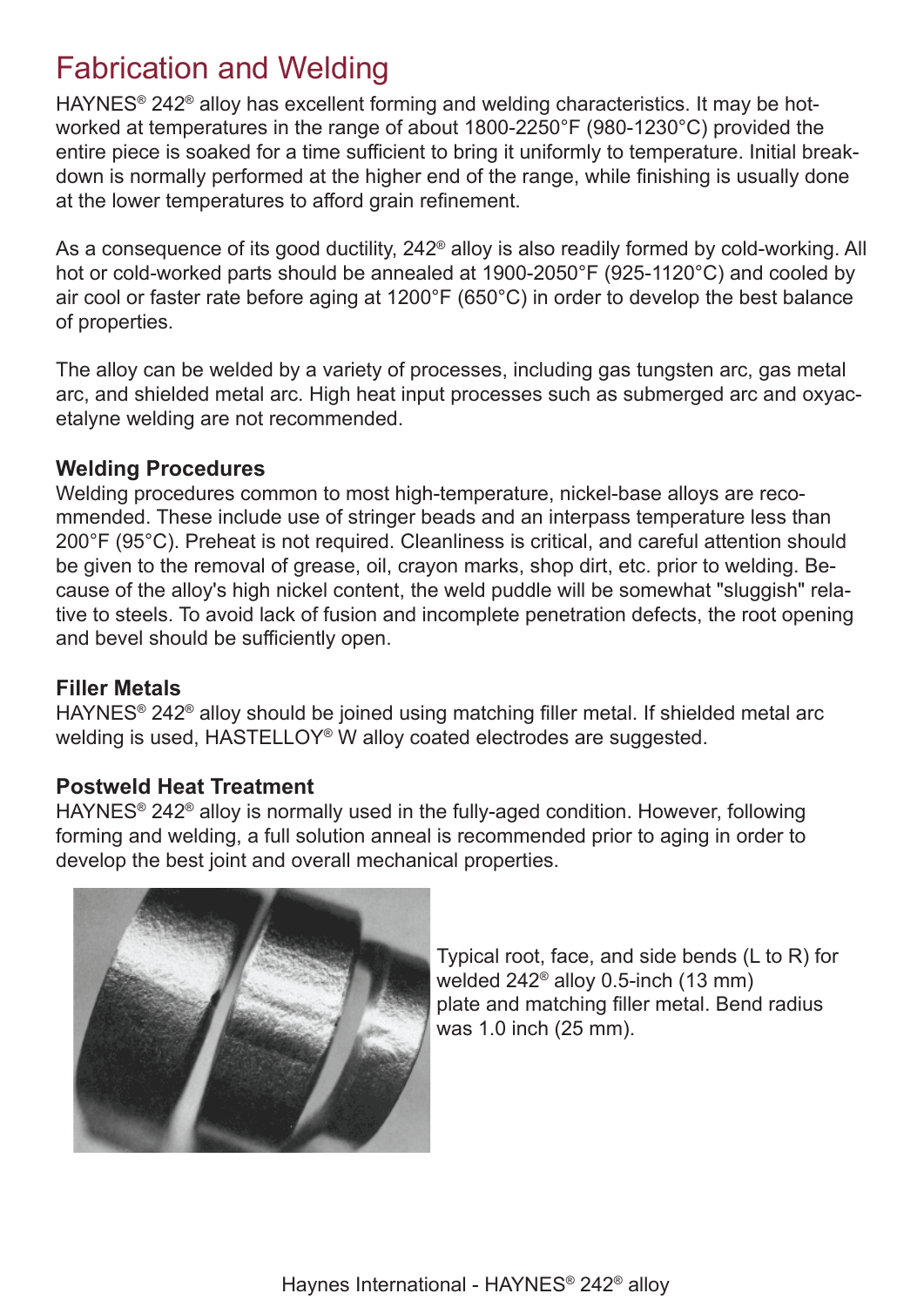## **Machining**

HAYNES<sup>®</sup> 242<sup>®</sup> alloy may be machined in either the solutionannealed or aged conditions. Carbide tools are recommended. In the annealed condition (RB 95-100 typical hardness) the alloy is somewhat "gummy". Better results may be achieved by performing machining operations on material in the age-hardened condition (RC 35-39 typical hardness). Finish turning has been successfully done employing carbide tools with a depth of cut in the range of 0.010-0.020 inch (0.25-0.50 mm), rotation speeds of 200-400 rpm, 40-80 sfm, and a waterbase lubricant.

## Specifications and Codes

**Specifications**

| HAYNES <sup>®</sup> 242 <sup>®</sup> alloy |                             |  |  |  |
|--------------------------------------------|-----------------------------|--|--|--|
| (N10242)                                   |                             |  |  |  |
|                                            | SB 434/B 434                |  |  |  |
| <b>Sheet, Plate &amp; Strip</b>            | $P = 44$                    |  |  |  |
|                                            | SB 573/B 573                |  |  |  |
| <b>Billet, Rod &amp; Bar</b>               | B 472                       |  |  |  |
|                                            | $P = 44$                    |  |  |  |
| <b>Coated Electrodes</b>                   |                             |  |  |  |
|                                            | SFA 5.14, F= 44 (ERNIMo-12) |  |  |  |
| <b>Bare Welding Rods &amp; Wire</b>        | A 5.14 (ERNIMo-12)          |  |  |  |
|                                            | SB 622/B 622                |  |  |  |
| <b>Seamless Pipe &amp; Tube</b>            | $P = 44$                    |  |  |  |
|                                            | SB 619/B 619                |  |  |  |
| <b>Welded Pipe &amp; Tube</b>              | SB 626/B 626                |  |  |  |
|                                            | $P = 44$                    |  |  |  |
|                                            | SB 366/B 366                |  |  |  |
| <b>Fittings</b>                            | $P = 44$                    |  |  |  |
|                                            | SB 564/B 564                |  |  |  |
| <b>Forgings</b>                            | $P = 44$                    |  |  |  |
| <b>DIN</b>                                 |                             |  |  |  |
| <b>Others</b>                              |                             |  |  |  |